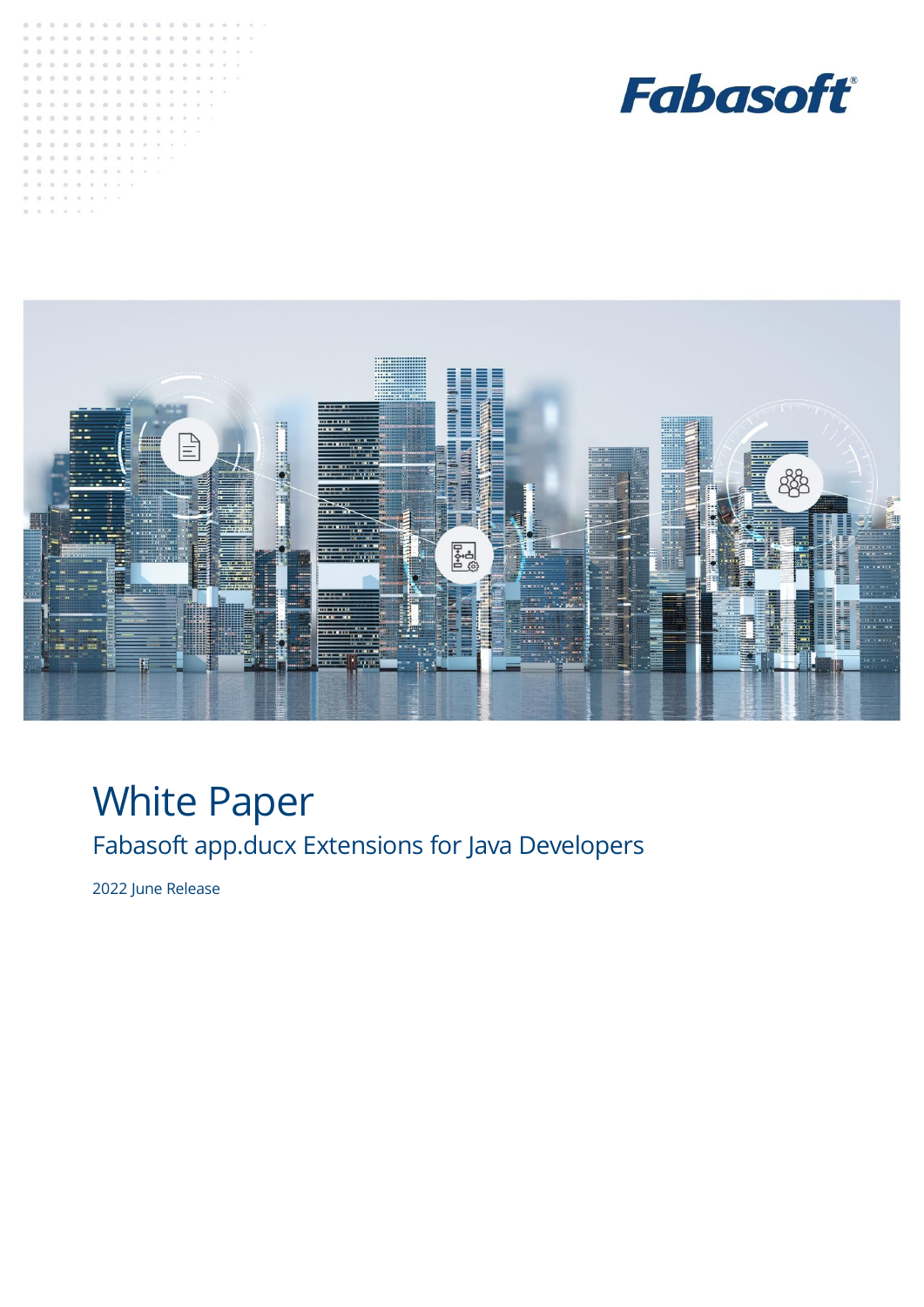Copyright © Fabasoft R&D GmbH, Linz, Austria, 2022.

All rights reserved. All hardware and software names used are registered trade names and/or registered trademarks of the respective manufacturers.

No rights to our software or our professional services, or results of our professional services, or other protected rights can be based on the handing over and presentation of these documents.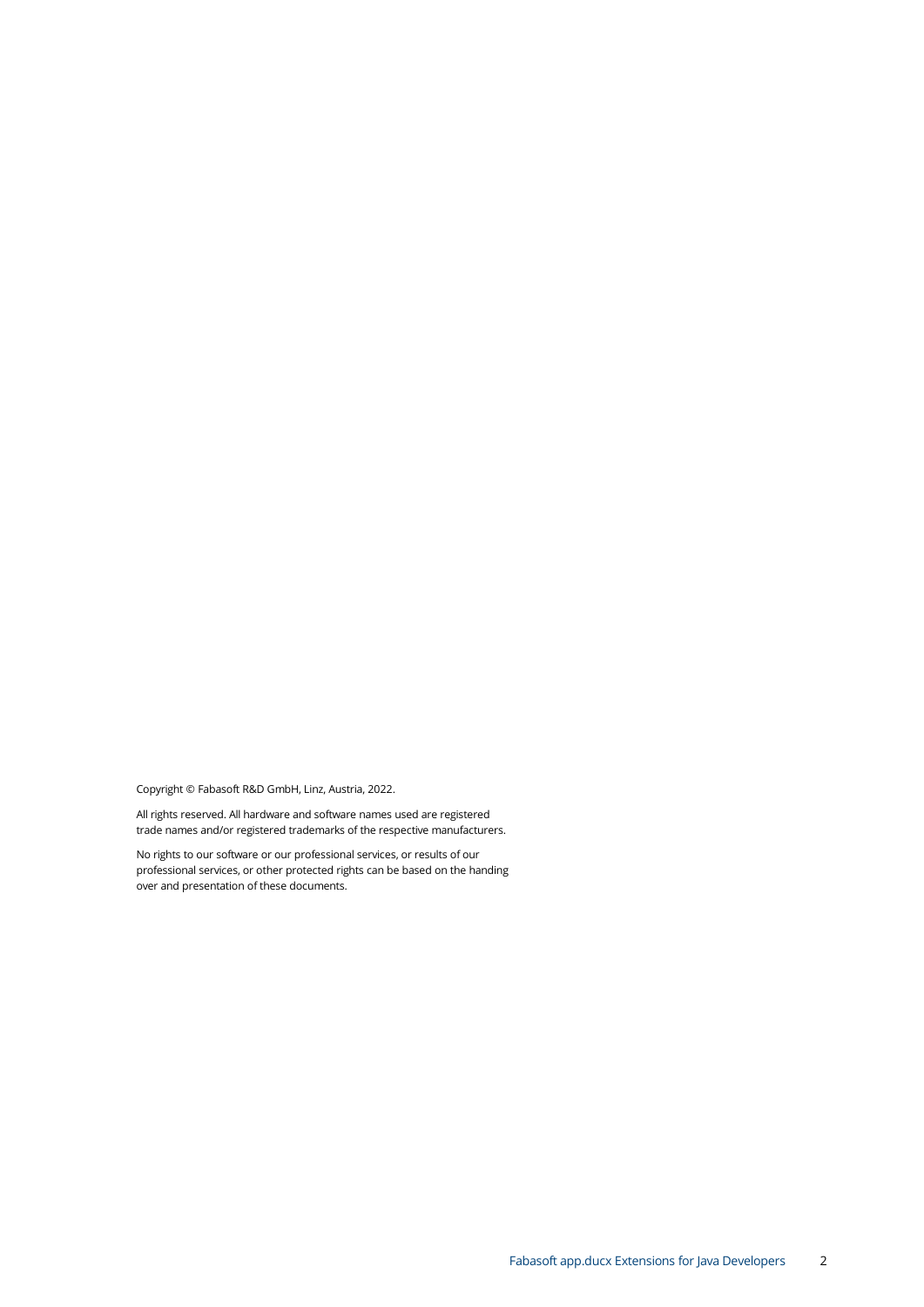# Contents

|                                                                                           | $\overline{4}$ |
|-------------------------------------------------------------------------------------------|----------------|
| 2 Working With Fabasoft app.ducx Projects Using Eclipse ________________________________4 |                |
|                                                                                           |                |
|                                                                                           |                |
|                                                                                           |                |
|                                                                                           |                |
|                                                                                           |                |
|                                                                                           |                |
|                                                                                           |                |
|                                                                                           |                |
|                                                                                           |                |
|                                                                                           |                |
|                                                                                           |                |
|                                                                                           |                |
|                                                                                           |                |
|                                                                                           |                |
| 3.8 Working With Enumeration Types, Compound Types, Contents, and Dictionaries13          |                |
|                                                                                           |                |
|                                                                                           |                |
|                                                                                           |                |
|                                                                                           |                |
|                                                                                           |                |
|                                                                                           |                |
|                                                                                           |                |
|                                                                                           |                |
|                                                                                           |                |
|                                                                                           |                |
|                                                                                           |                |
|                                                                                           |                |
|                                                                                           | 24             |
|                                                                                           |                |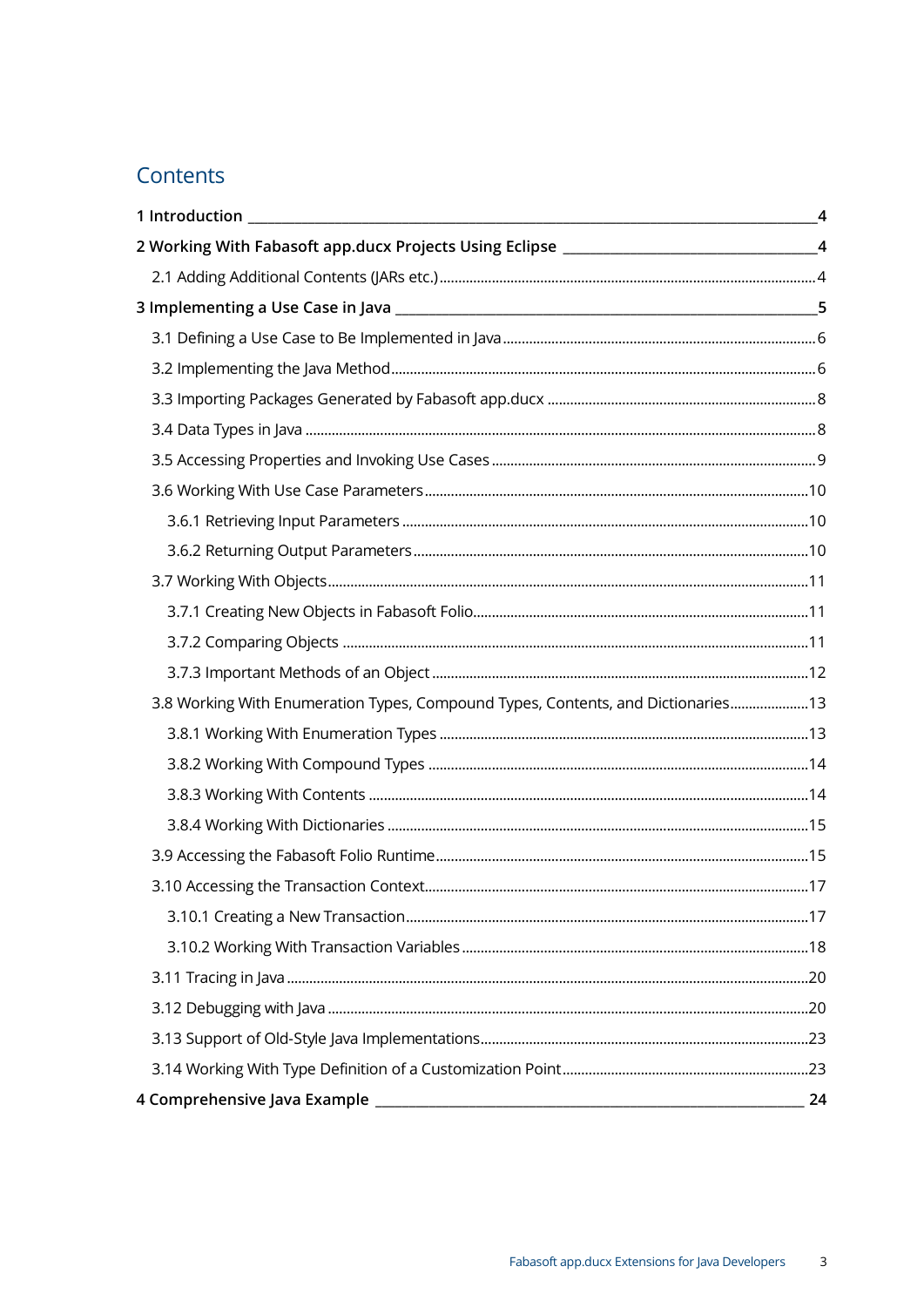## <span id="page-3-0"></span>1 Introduction

Fabasoft app.ducx is Fabasoft's powerful use case-oriented application development system for developing composite content applications (CCAs).

The Fabasoft app.ducx reference documentation series consists of the following three consecutive documents:

• [Fabasoft app.ducx for Cloud Developers](https://help.developer.fabasoft.com/index.php?topic=doc/Fabasoft-appducx-for-Cloud-Developers/index.htm)

This document explains all concepts and use cases that are relevant for Cloud and Folio developers. This document is aimed at software developers interested in exploring the tremendous potential of Fabasoft app.ducx.

• [Fabasoft app.ducx Extensions for Folio Developers](https://help.developer.fabasoft.com/index.php?topic=doc/Fabasoft-appducx-Extensions-for-Folio-Developers/index.htm) This document describes extensions that are relevant for Folio developers. It is highly recommended to read "Fabasoft app.ducx for Cloud Developers" beforehand, because all the presented concepts are also directed at Folio developers.

• **Fabasoft app.ducx Extensions for Java Developers** This document provides an overview of using Java in your app.ducx project. Java can only be used along with Folio. It is highly recommended to read "Fabasoft app.ducx Extensions for Folio Developers" beforehand.

**Note:** You are currently reading this document.

## <span id="page-3-1"></span>2 Working With Fabasoft app.ducx Projects Using Eclipse

If you want to use Java for implementing use cases, you have to consider following additional aspect when working with app.ducx projects.

## <span id="page-3-2"></span>2.1 Adding Additional Contents (JARs etc.)

Additional contents may be specified within the Fabasoft app.ducx project settings. It is solely for additional contents, e.g. help contents (Compiled Help Files) or contents for a specific platform, e.g. Windows x64 only. These contents will be part of your software component.

Contents are simply added by dropping a bunch of files from the file system. Additional properties may be set after drop. The basename is initially constructed from the basename of the file. The type is CCT\_NORMAL by default. The basename may be changed.

Fabasoft app.ducx tries to identify available variables. The longest match is used. Variables include environment variables and variables available within in Eclipse.

**Note:** When using a build process out of eclipse, Eclipse variables might not be available.

| Properties for APPDUCXSAMPLE                                                     |                          |                              |                                      | $\Sigma$<br>$\Box$                                                            |
|----------------------------------------------------------------------------------|--------------------------|------------------------------|--------------------------------------|-------------------------------------------------------------------------------|
| type filter text                                                                 | <b>Fabasoft app.ducx</b> |                              |                                      | $\Leftrightarrow \bullet \Leftrightarrow \bullet \blacktriangleright \bullet$ |
| $\triangleright$ Resource<br><b>Builders</b>                                     | Component:               | APPDUCXSAMPLE@1.3100         |                                      |                                                                               |
| Fabasoft app.ducx<br>Ь<br>Java Build Path                                        | Use default web service  |                              | Generate COO-file on automatic build |                                                                               |
| > Java Code Style<br>Java Compiler<br>ь                                          | Web service:             | http://10.10.65.49:17080/fsc |                                      | Edit                                                                          |
| Java Editor<br>Ы                                                                 | Target edition/version:  |                              |                                      |                                                                               |
| Javadoc Location<br><b>Project References</b><br><b>Profit and the company's</b> | Name:                    | APPDUCXSAMPLE                |                                      |                                                                               |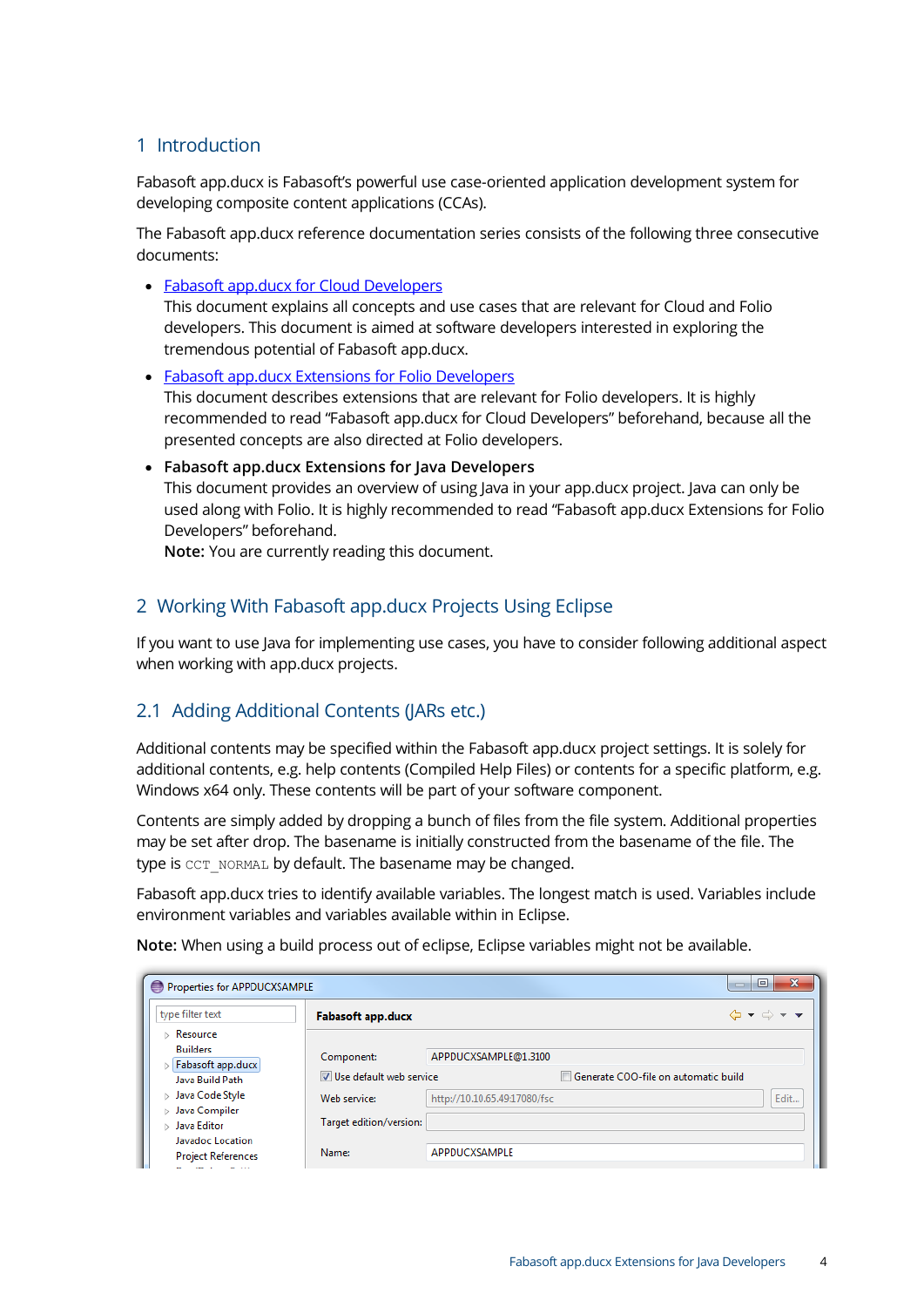Fabasoft app.ducx projects using Java implementations also provide a Java archive which contains the implementations of the dedicated actions and use cases. This archive is created by a separate builder which runs only when the project is uploaded to the specified Fabasoft Folio domain.

# <span id="page-4-0"></span>3 Implementing a Use Case in Java

Before you can start to implement use cases in Java, you have to enable Java support for your Fabasoft app.ducx project. You can enable Java support by selecting *Enable Java support* when creating a new Fabasoft app.ducx project. Java support may also be enabled later in the "Properties" dialog box of your Fabasoft app.ducx project (see next figure).

| $\mathbf{x}$<br>o<br>Properties for APPDUCXSAMPLE                                                                                                                                                                                                                                    |                                                                                                                      |                                                                                                                                                               |                                                                 |                                                            |
|--------------------------------------------------------------------------------------------------------------------------------------------------------------------------------------------------------------------------------------------------------------------------------------|----------------------------------------------------------------------------------------------------------------------|---------------------------------------------------------------------------------------------------------------------------------------------------------------|-----------------------------------------------------------------|------------------------------------------------------------|
| type filter text                                                                                                                                                                                                                                                                     | Java                                                                                                                 |                                                                                                                                                               |                                                                 | $\mathbf{a} \rightarrow \mathbf{b} \rightarrow \mathbf{b}$ |
| Resource<br><b>Builders</b><br>Fabasoft app.ducx<br>Java<br>Java Build Path<br>Java Code Style<br>Java Compiler<br>Java Editor<br>Javadoc Location<br><b>Project References</b><br><b>Run/Debug Settings</b><br><b>Task Repository</b><br><b>Task Tags</b><br>Validation<br>WikiText | V Enable Java support<br>Package:<br>Class folder generated<br><b>Shortcuts</b><br>Component<br>COOSYSTEM@1.1<br>Add | Place generated classes in<br>appducxsample.generated<br>APPDUCXSAMPLE@200.200<br>Remove<br>Generate only for Shortcuts<br>√ Strip unused symbols from output | Shortcut<br>APPDUCXSA<br><b>SYS</b><br>Edit<br>Restore Defaults | <b>Apply</b>                                               |
|                                                                                                                                                                                                                                                                                      |                                                                                                                      |                                                                                                                                                               | OK                                                              | Cancel                                                     |

When enabling Java support, you have to provide a *Package* name and a *Class folder* for the classes generated automatically by Fabasoft app.ducx to allow you to access the Fabasoft Folio object model in Java. These classes are encapsulated in a Java package and put in a class folder, which is then added to your Fabasoft app.ducx project. The files generated by Fabasoft app.ducx are updated automatically whenever you modify your object model or your use case definitions.

It is possible to generate Java classes only for software components that are defined as shortcuts. Shortcuts for COOSYSTEM@1.1 and the own software component are mandatory and created automatically if not already defined. This way the compiling performance can be improved.

*Strip unused symbols from output* should be used for a release build to reduce the size of the JAR file. No stripping of unused symbols is an advantage in the development process because the project compiles faster.

**Note:**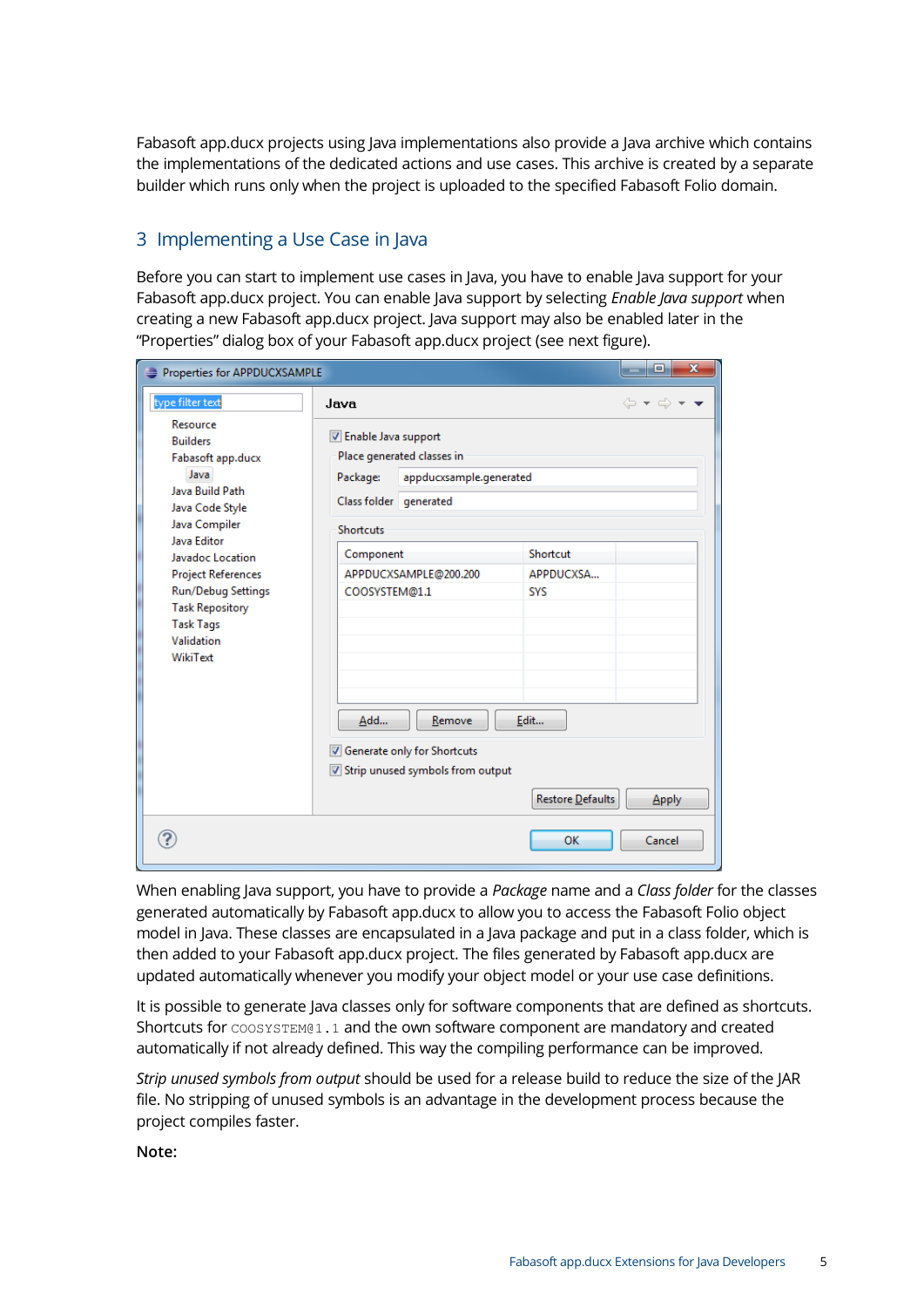• JAR files of other software components in the Fabasoft Folio Domain are fetched when executing "Update All References". These JAR files can be referenced within the Fabasoft app.ducx project ("Properties" > "Java Build Path" > "Libraries" > "Add JARs"). The JAR files are located in the . references\lib folder. In a newly created project it may be necessary to refresh the project to be able to select the JAR files.

Because the JAR files of the Fabasoft Folio Domain are used, no upload of these files is needed.

• In the following examples, the package name APPDUCXSAMPLE. generated is used for the class files generated by Fabasoft app.ducx.

Fabasoft app.ducx projects with java are Java projects, too. For compiling with Java, the appropriate JRE for the target Folio platform needs to be installed and selected in Eclipse.

## <span id="page-5-0"></span>3.1 Defining a Use Case to Be Implemented in Java

The app.ducx use case language must be used to define the use case.

# **Syntax impl** = **java:**package.class.method;

After the  $i$ <sub>ava</sub>: prefix, specify the package name for your lava implementation package, followed by the reference of the object class, and the name of the method. The individual parts must be separated by periods.

```
Example
usecases APPDUCXSAMPLE@200.200
{
  import COOSYSTEM@1.1;
  usecase CreateInvoice(out Invoice invoice) {
    variant Order {
       java = APPDUCXSAMPLE.Order.CreateInvoice;
     }
   }
}
```
## <span id="page-5-1"></span>3.2 Implementing the Java Method

When defining a use case implemented as a Java method, Fabasoft app.ducx will offer to generate a Java class and a method stub for your use case in the Java class on behalf of you.

After providing the name of the java method in the use case file, an error symbol is shown on the left-hand side next to the corresponding line in the source code indicating that the Java method does not exist yet. A left-click on the error symbol opens a quick fix (see next figure).

In the Fabasoft app.ducx wizard dialog box, double-click "Create method" to let the Fabasoft app.ducx wizard create a Java method stub for your use case.

Java methods may also be defined manually without the help of the app.ducx wizard. However, please note that all Java methods invoked from a use case must be attributed in the following format:

@DUCXImplementation("<Fully Qualified Reference of the Use Case>")

Furthermore, you may add your own member variables and methods that are not invoked by a use case to the Java classes generated by the Fabasoft app.ducx wizard as well.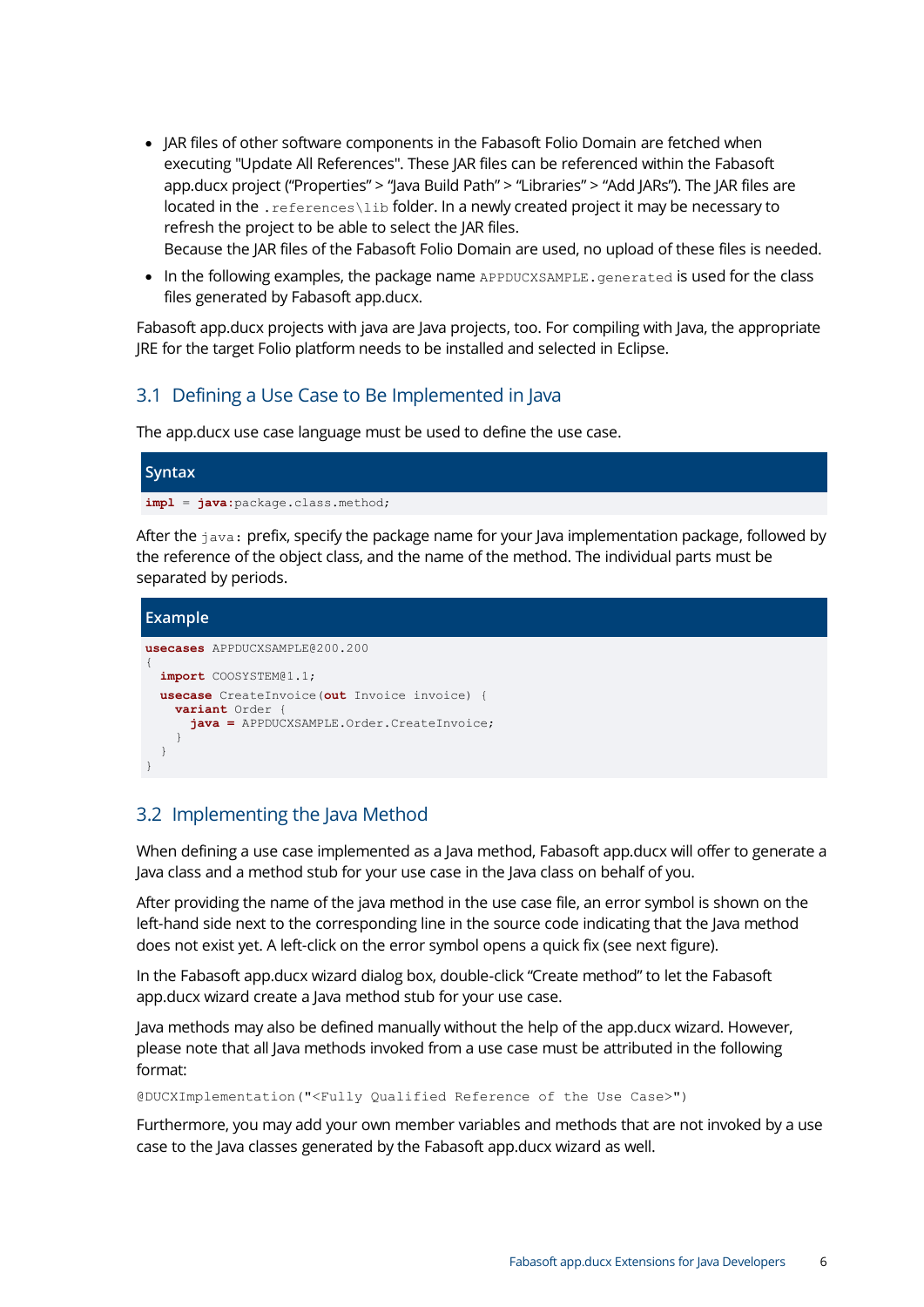

The following example illustrates the Java source code generated by the Fabasoft app.ducx wizard for a typical Java method stub.

#### **Example package** APPDUCXSAMPLE; **import** CooLib.CooObject; **import** CooLib.CooException; **import** static APPDUCXSAMPLE.generated.DUCX.**coort**; **import** static APPDUCXSAMPLE.generated.DUCX.**cootx**; **import** APPDUCXSAMPLE.generated.DUCXImplementation; **import** APPDUCXSAMPLE.generated.APPDUCXSAMPLE\_200\_300.actions.CreateInvoiceResult; **public class** Order **extends** APPDUCXSAMPLE.generated.APPDUCXSAMPLE\_200\_300. classes.Order { **public** Order(CooObject obj) { super(obj); } @DUCXImplementation("APPDUCXSAMPLE@200.200:CreateInvoice") **public** CreateInvoiceResult CreateInvoice() **throws** CooException { CreateInvoiceResult result = **new** CreateInvoiceResult(); // TODO: Auto-generated implementation stub **return** result; } }

For a comprehensive example demonstrating how to implement a use case in Java, please refer to chapter [4](#page-23-0) "[Comprehensive Java Example](#page-23-0)".

**Note:** The examples in the remainder of this chapter are not self-contained in order to improve readability. Required import statements are omitted to keep the examples more concise.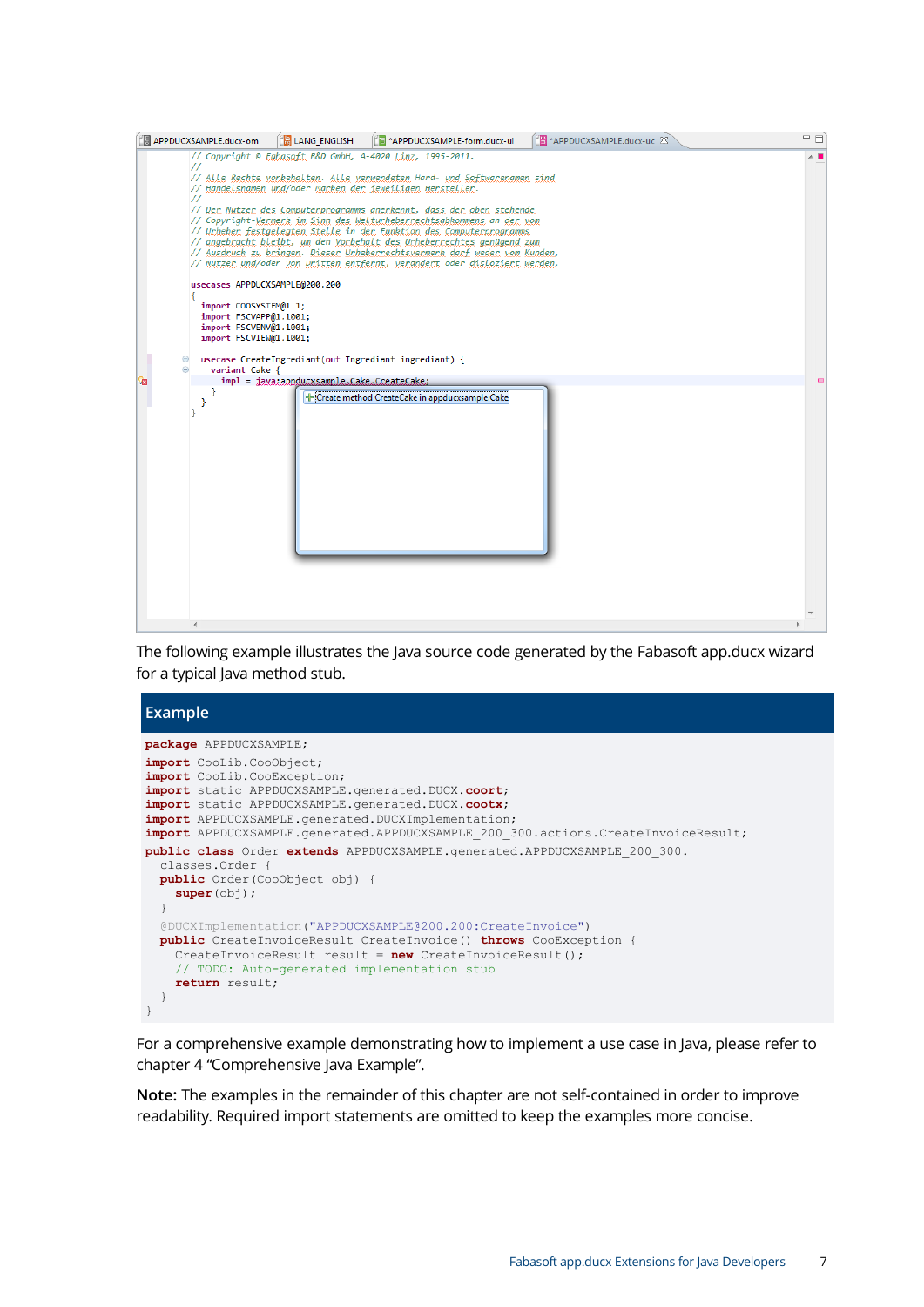# <span id="page-7-0"></span>3.3 Importing Packages Generated by Fabasoft app.ducx

The classes generated by Fabasoft app.ducx allow you to access the Fabasoft Folio object model so you can retrieve and set property values, invoke other use cases, and access component objects such as object classes. These classes reside in a separate package. The name of this package must be specified along with the class folder when enabling Java support for your app.ducx project.

Fabasoft app.ducx generates a set of Java class files for all software components referenced in your Fabasoft app.ducx project. The generated Java class files are updated as you add or remove software component references.

For each software component referenced in your Fabasoft app.ducx project, a package is created and the reference of the software component is used as package name. In this package, a class with the same name as the package is provided which contains get methods for accessing all component objects that belong to the software component.

This package also contains four sub packages that allow you to access object classes, to invoke use cases, and to use enumeration types and compound types:

- The classes package contains classes for accessing object classes.
- The actions package contains classes for transporting the output parameters when invoking use cases.
- The enums package contains classes for working with enumeration types.
- The structs package contains classes for working with compound types.

In order to keep your source code concise, it is recommended to add import statements to the header of your source files to import the packages you need.

#### **Example**

| // Import for accessing component objects belonging to APPDUCXSAMPLE@200.200,<br>// e.g. the object representing the software component<br>import APPDUCXSAMPLE.qenerated.APPDUCXSAMPLE 200 300.APPDUCXSAMPLE 200 300;                                          |
|-----------------------------------------------------------------------------------------------------------------------------------------------------------------------------------------------------------------------------------------------------------------|
| // Import for making available object class APPDUCXSAMPLE@200.200:Invoice<br>import APPDUCXSAMPLE.generated.APPDUCXSAMPLE 200 300.classes.Invoice;                                                                                                              |
| // Import for making available class CreateInvoiceResult for retrieving<br>// the output parameters after invoking the use case APPDUCXSAMPLE@200.200:<br>// CreateInvoice<br>import APPDUCXSAMPLE.generated.APPDUCXSAMPLE 200 300.actions.CreateInvoiceResult; |
| // Import for making available the enumeration type APPDUCXSAMPLE@200.200:<br>// InvoiceState<br>import APPDUCXSAMPLE. generated. APPDUCXSAMPLE 200 300 enums. InvoiceState;                                                                                    |
| // Import for making available the compound type APPDUCXSAMPLE@200.200:<br>// OrderPosition<br>import APPDUCXSAMPLE.generated.APPDUCXSAMPLE 200 300.structs.OrderPosition;                                                                                      |

In addition to the imports of packages generated by Fabasoft app.ducx, you also need to import parts of the CooLib package which contains some required classes. The library containing the CooLib package is automatically added to your project.

## <span id="page-7-1"></span>3.4 Data Types in Java

The following table contains the list of data types used for accessing the Fabasoft Folio object model in Java.

| <b>Fabasoft Folio Data Type</b> | app.ducx<br><b>Keyword</b> | Java Class |
|---------------------------------|----------------------------|------------|
|---------------------------------|----------------------------|------------|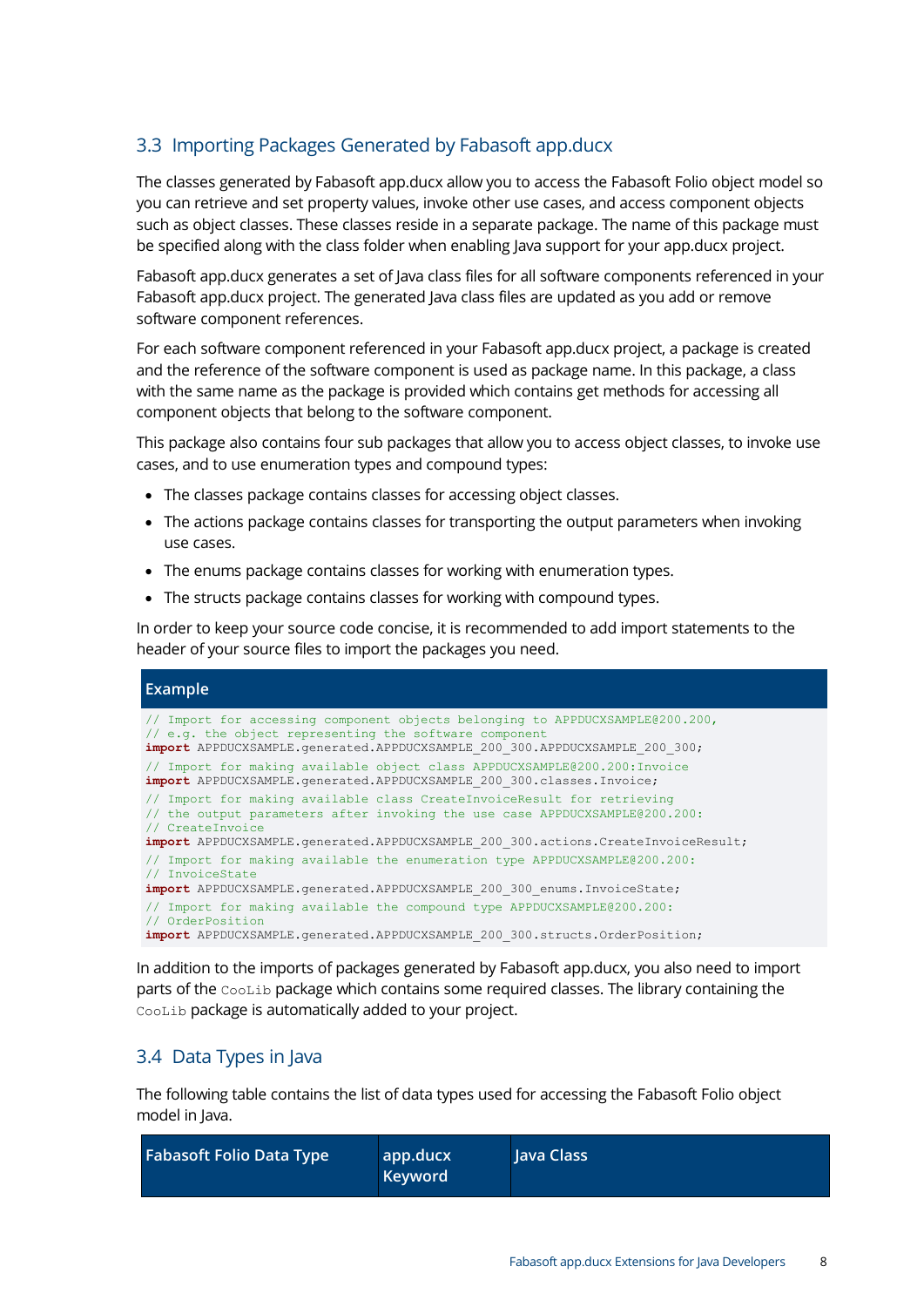| COOSYSTEM@1.1:STRING     | string                     | java.lang.String                |
|--------------------------|----------------------------|---------------------------------|
| COOSYSTEM@1.1:BOOLEAN    | boolean                    | java.lang.Boolean               |
| COOSYSTEM@1.1: INTEGER   | integer, time,<br>timespan | java.lang.Integer               |
| COOSYSTEM@1.1:FLOAT      | float                      | java.lang.Double                |
| COOSYSTEM@1.1:DATETIME   | date, datetime             | java.util.Date                  |
| COOSYSTEM@1.1:Currency   | currency                   | COOSYSTEM 1 1.structs. Currency |
| COOSYSTEM@1.1:CONTENT    | content                    | CooLib.CooContent               |
| COOSYSTEM@1.1:DICTIONARY | dictionary                 | CooLib.CooDictionary            |
| COOSYSTEM@1.1:OBJECT     | object                     | CooLib.CooObject                |

Typed lists are used for accessing lists of values, i.e. properties allowing multiple values. For instance, the List<String> interface can be used for accessing a string list property of data type COOSYSTEM@1.1:STRINGLIST.

The type definition component objects for simple data types are accessible over the  $_{\rm app.ducx}$ class. For example, DUCX.getTypeBoolean() returns the type definition component object COOSYSTEM@1.1:BOOLEAN.

## <span id="page-8-0"></span>3.5 Accessing Properties and Invoking Use Cases

The Fabasoft app.ducx wizard automatically generates methods for accessing properties and use cases belonging to the software components referenced in your Fabasoft app.ducx project. The generated methods allow you to retrieve and set property values and to invoke use cases.

**Note:** The object the use case is invoked on can be accessed using the this variable.

Please refer to chapter [3.6](#page-9-0) "[Working With Use Case Parameters](#page-9-0)" for detailed information on how to handle input and output parameters when implementing or invoking use cases.

#### **Example**

```
@DUCXImplementation("APPDUCXSAMPLE@200.200:InitializeOrder")
public void InitializeOrder(final Person customer) throws CooException {
   // Lock the order object
   this.COOSYSTEM_1_1_ObjectLock(true, true, null, null);
   // Initialize order date with current date and set order status to
   // OS_PENDING
   this.APPDUCXSAMPLE_200_300_orderdate = new Date();
  this.APPDUCXSAMPLE<sup>200</sup>300_orderstate = OrderState.OS_PENDING;
   // Set express delivery for wholesalers
  if (customer.APPDUCXSAMPLE 200 300 customertype == CustomerType.
    CT_WHOLESALER) {
     this.APPDUCXSAMPLE_200_300_orderdelivery = DeliveryType.DT_EXPRESS;
 }
   else {
    this.APPDUCXSAMPLE 200 300 orderdelivery = DeliveryType.DT STANDARD;
 }
   // Add the order to the customer's list of orders
   this.COODESK_1_1_ShareObject(null, null, APPDUCXSAMPLE_200_300.
    getProperty customerorders(), customer);
}
```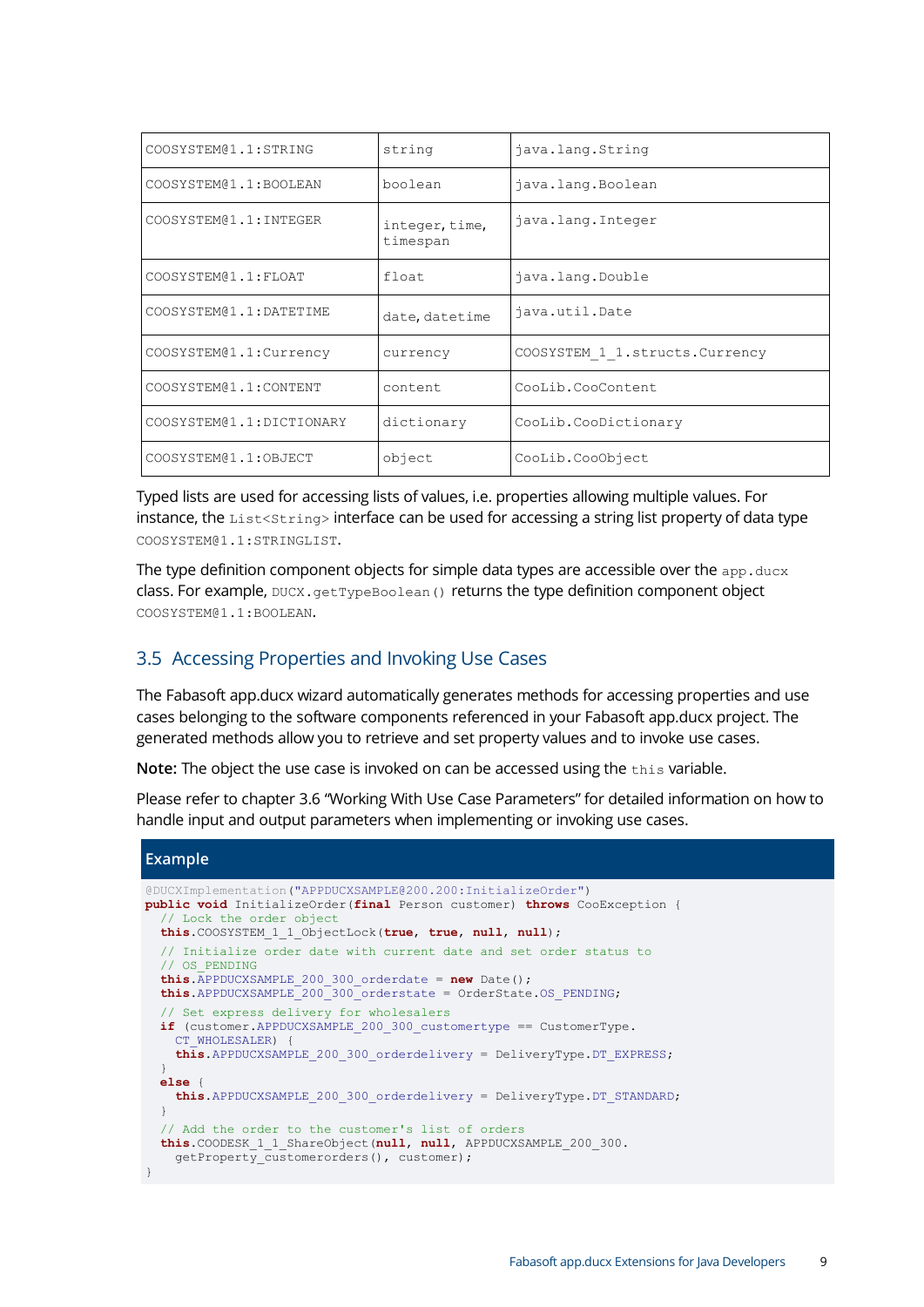## <span id="page-9-0"></span>3.6 Working With Use Case Parameters

This chapter describes how to handle input and output parameters when implementing or invoking use cases.

#### <span id="page-9-1"></span>3.6.1 Retrieving Input Parameters

When you add a method implementation to your Java project, a signature is generated automatically for the new Java method. This signature contains a parameter list that corresponds to the parameter list of your use case. The input parameters defined for the use case are passed in to your Java method as Java objects.

**Example**

|                                                                                                                                                                                                                                                          | app.ducx Use Case Language |
|----------------------------------------------------------------------------------------------------------------------------------------------------------------------------------------------------------------------------------------------------------|----------------------------|
| <b>usecase</b> AddPositionToOrder (Product product, integer quantity) {<br><b>variant</b> Order {<br>$impl = java:APPDUCX SAMPLE.Crder.AddPositionToOrder;$                                                                                              |                            |
|                                                                                                                                                                                                                                                          | Java Implementation        |
| @DUCXImplementation("APPDUCXSAMPLE@200.200:AddPositionToOrder")<br>public void AddPositionToOrder (final Product product, final Long<br>quantity) throws CooException {<br>// Lock the order<br>this. COOSYSTEM 1 1 ObjectLock (true, true, null, null); |                            |
| // Create a new order position<br>OrderPosition position = OrderPosition.create();<br>position. APPDUCXSAMPLE 200 300 product = product;<br>position. APPDUCXSAMPLE 200 300 quantity = quantity;                                                         |                            |
| // Add the new order position to the order<br>List <orderposition> positions = <math>this</math>.APPDUCXSAMPLE 200 300 orderpositions;<br/>positions.add(position);<br/>this. APPDUCXSAMPLE 200 300 orderpositions = positions;</orderposition>          |                            |

#### <span id="page-9-2"></span>3.6.2 Returning Output Parameters

Java methods do not support output parameters. Instead, a so-called result object must be used to return output parameters. The corresponding Java class for creating a result object is automatically created by a wizard when adding a new use case implementation in Java if the use case has one or more output parameters. The name of the Java class for retrieving the output parameters corresponds to the reference of the use case to be invoked, suffixed by the string "Result".

When invoking another use case from within your Java method, you can follow the same approach for retrieving its output parameters: the invoked use case returns a result object containing a member variable for each output parameter.

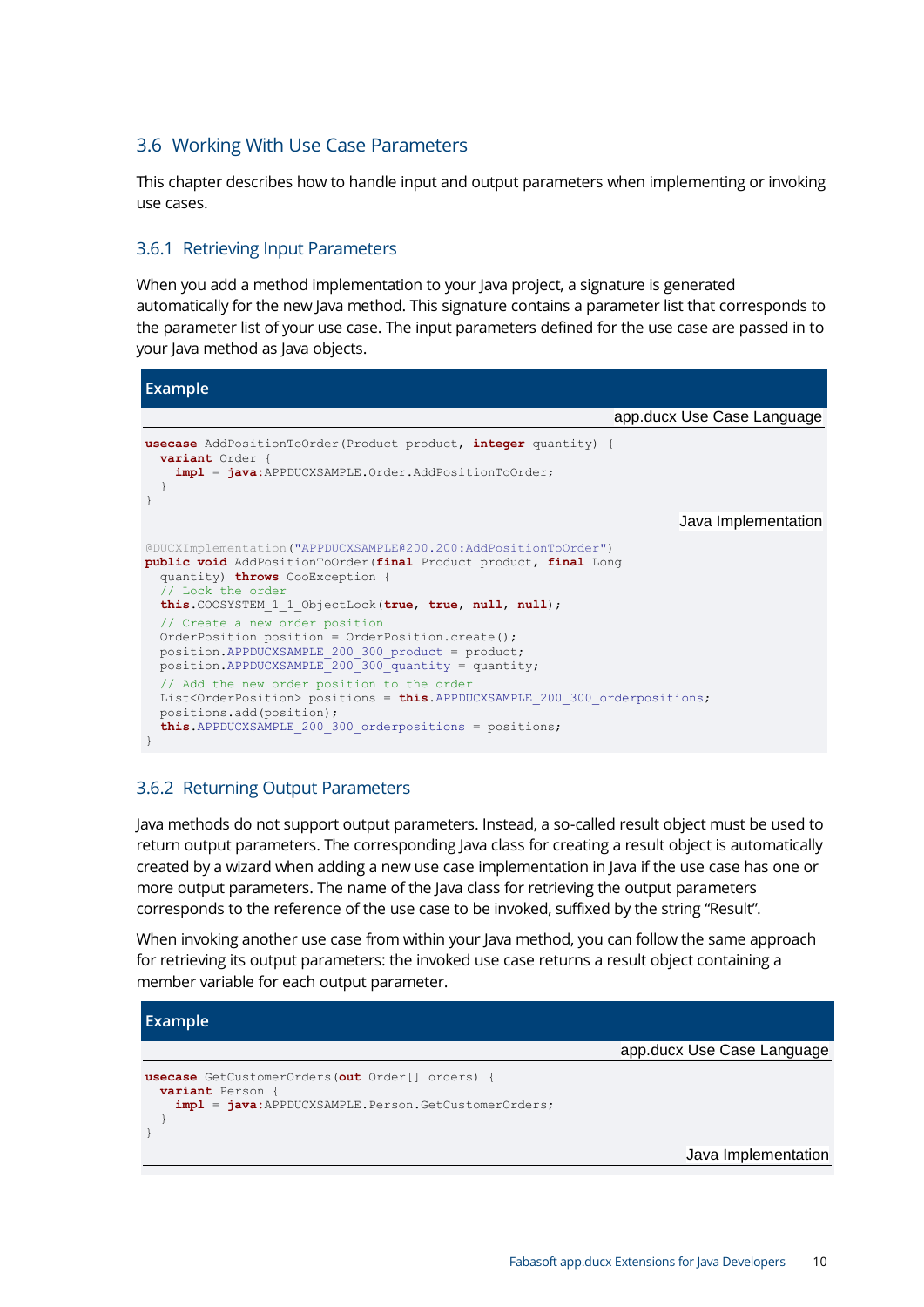```
@DUCXImplementation("APPDUCXSAMPLE@200.200:GetCustomerOrders")
public GetCustomerOrdersResult GetCustomerOrders() throws CooException {
   // Output parameters must be passed back using the result object
   GetCustomerOrdersResult result = new GetCustomerOrdersResult();
   // The sort order is determined by a list of property definitions
   ArrayList<Object> sortorder = new ArrayList<Object>();
  sortorder.add(APPDUCXSAMPLE 200 300.getProperty orderdate());
   // Sort the customer's list of orders (the sorted list is returned in
   // the valuelist member variable of the SortResult object)
   SortResult sortresult = this.COOATTREDIT_1_1_Sort(
     this.APPDUCXSAMPLE_200_300_customerorders, true, sortorder, null);
   // Return the sorted list of orders
   result.orders = sortresult.valuelist;
   return result;
}
```
The result object provides the two methods SetError(CooObject) and SetError(CooObject, String). When calling SetError the output parameters are saved and afterwards the error raises an exception.

#### <span id="page-10-0"></span>3.7 Working With Objects

This chapter describes how to work with Folio objects in Java.

#### <span id="page-10-1"></span>3.7.1 Creating New Objects in Fabasoft Folio

For creating a new instance of an object class, you can invoke the create method of the Java class representing the object class.

In the following example, a new instance of object class APPDUCXSAMPLE@200.200:Invoice is created and referenced in the APPDUCXSAMPLE@200.200:orderinvoice property of an order.

```
Example
@DUCXImplementation("APPDUCXSAMPLE@200.200:MarkOrderAsShipped")
public void MarkOrderAsShipped() throws CooException {
     // Lock the order object
   this.COOSYSTEM_1_1_ObjectLock(true, true, null, null);
   // Create a new instance of object class APPDUCXSAMPLE@200.200:Invoice
   Invoice invoice = Invoice.create();
   // Reference the new invoice object in the order object and set
   // the order's state to OS_SHIPPED
   this.APPDUCXSAMPLE_200_300_orderinvoice = invoice;
   this.APPDUCXSAMPLE_200_300_orderstate = OrderState.OS_SHIPPED;
}
```
## <span id="page-10-2"></span>3.7.2 Comparing Objects

You can use the equals method of an object to determine if it is equivalent to a given object instance in Fabasoft Folio.

| Example                                                                                                                                                                                                                                                                                        |  |
|------------------------------------------------------------------------------------------------------------------------------------------------------------------------------------------------------------------------------------------------------------------------------------------------|--|
| @DUCXImplementation("APPDUCXSAMPLE@200.200:ProcessPendingOrders")<br>public void AddOrderCategory (final Case case) throws CooException {<br>ComponentDocumentCategory category = $this$ . COOTC 1 1001 objectegory;<br>$List<0$ bject> casecategories = case. COOTC 1 1001 allowedcategories; |  |
| // Check whether APPDUCXSAMPLE@200.200:DocumentCategoryOrder was selected<br>// for the order object<br>if (category.equals(APPDUCXSAMPLE 200 300.getClass DocumentCategoryOrder())) {<br>if (!casecategories.contains (APPDUCXSAMPLE 200 300.<br>qetClass DocumentCategoryOrder())) {         |  |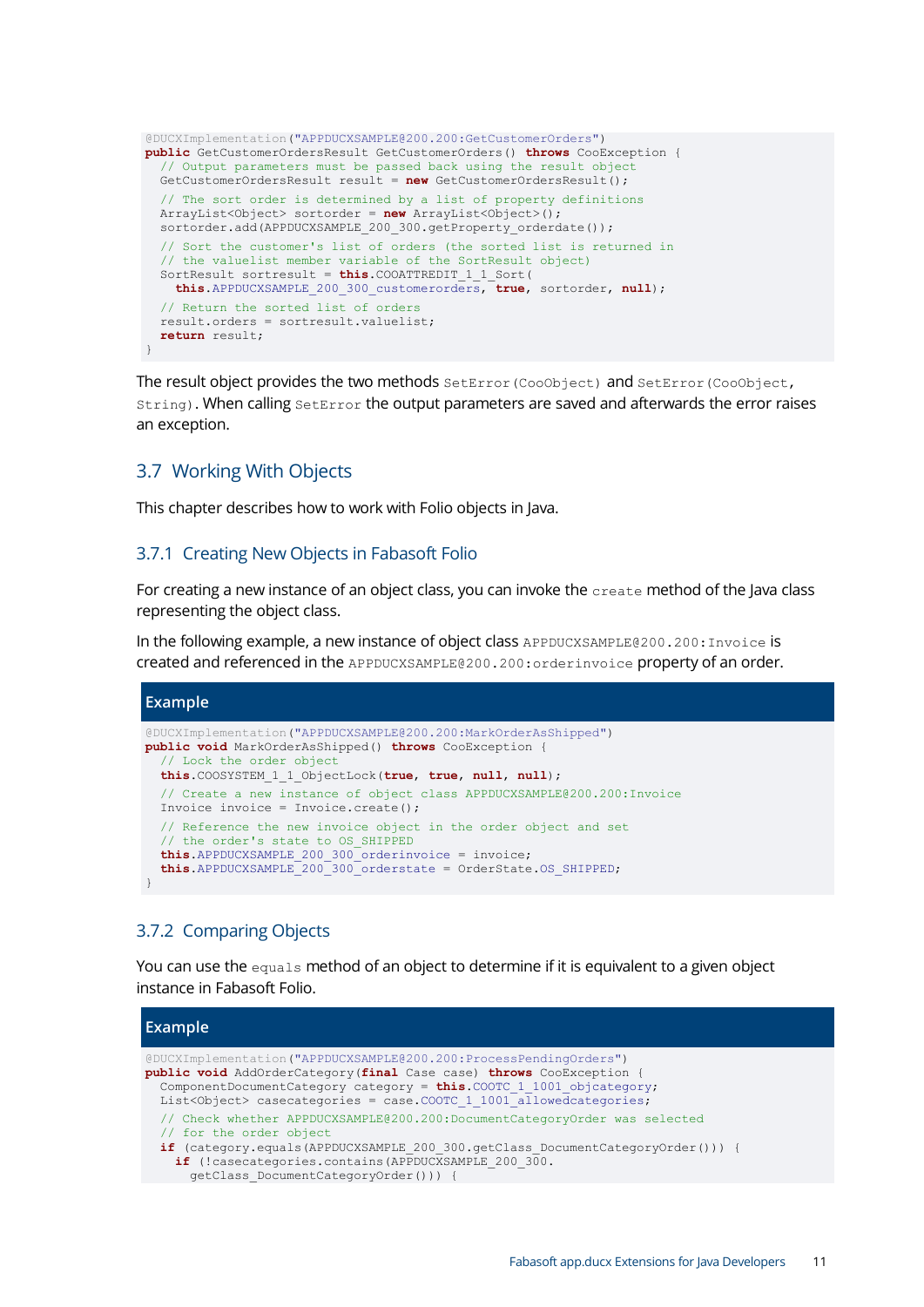```
 ComponentDocumentCategory.from(APPDUCXSAMPLE_200_300.
         get_DocumentCategoryOrder()).COODESK_1_1_ShareObject(null, null,
         COOTC_1_1001.getProperty_allowedcategories(), case);
 }
     else {
       coort.SetError(APPDUCXSAMPLE_200_300.
       getErrorMessage_CategoryAlreadyAdded());
     }
   }
   else {
     coort.SetError(APPDUCXSAMPLE_200_300.
     getErrorMessage_UnexpectedOrderCategory());
   }
}
```
## <span id="page-11-0"></span>3.7.3 Important Methods of an Object

The following table summarizes the most important methods that can be invoked on instances of Fabasoft Folio objects.

| <b>Method</b>       | <b>Description</b>                                                                                                                                                                                                                                                                   |  |
|---------------------|--------------------------------------------------------------------------------------------------------------------------------------------------------------------------------------------------------------------------------------------------------------------------------------|--|
| isValid()           | isValid determines whether the object is valid.                                                                                                                                                                                                                                      |  |
| IsClass (class)     | IsClass determines whether the object class it is invoked on is<br>derived from or identical to class.                                                                                                                                                                               |  |
| HasClass(class)     | HasClass determines whether the object is an instance of or<br>derived from class.                                                                                                                                                                                                   |  |
| GetClass()          | GetClass returns the object class of the object.                                                                                                                                                                                                                                     |  |
| GetName ()          | GetName returns the Name (COOSYSTEM@1.1:objname) of the<br>object. If the name of the object cannot be read (e.g. because<br>the user does not have sufficient rights for reading the object<br>name), a string explaining why the name of the object cannot be<br>read is returned. |  |
| GetAddress()        | GetAddress returns the Address (COOSYSTEM01.1:objaddress)<br>of the object.                                                                                                                                                                                                          |  |
| GetReference()      | GetReference returns the Reference<br>(COOSYSTEM@1.1: reference) of a component object.                                                                                                                                                                                              |  |
| GetIdentification() | GetIdentification returns the full identification of the object,<br>which is a combination of the Address<br>(COOSYSTEM@1.1:objaddress) and a version timestamp.                                                                                                                     |  |
| GetVersNr()         | GetVersNr returns the version number of the object. If no<br>version exists, "0" is returned.                                                                                                                                                                                        |  |
| GetVersDate()       | GetVersDate returns the date and time of the version of the<br>object. This method can only be used for versions of objects,<br>otherwise an exception is thrown. Use GetVersNr to find out<br>whether the object is a version object.                                               |  |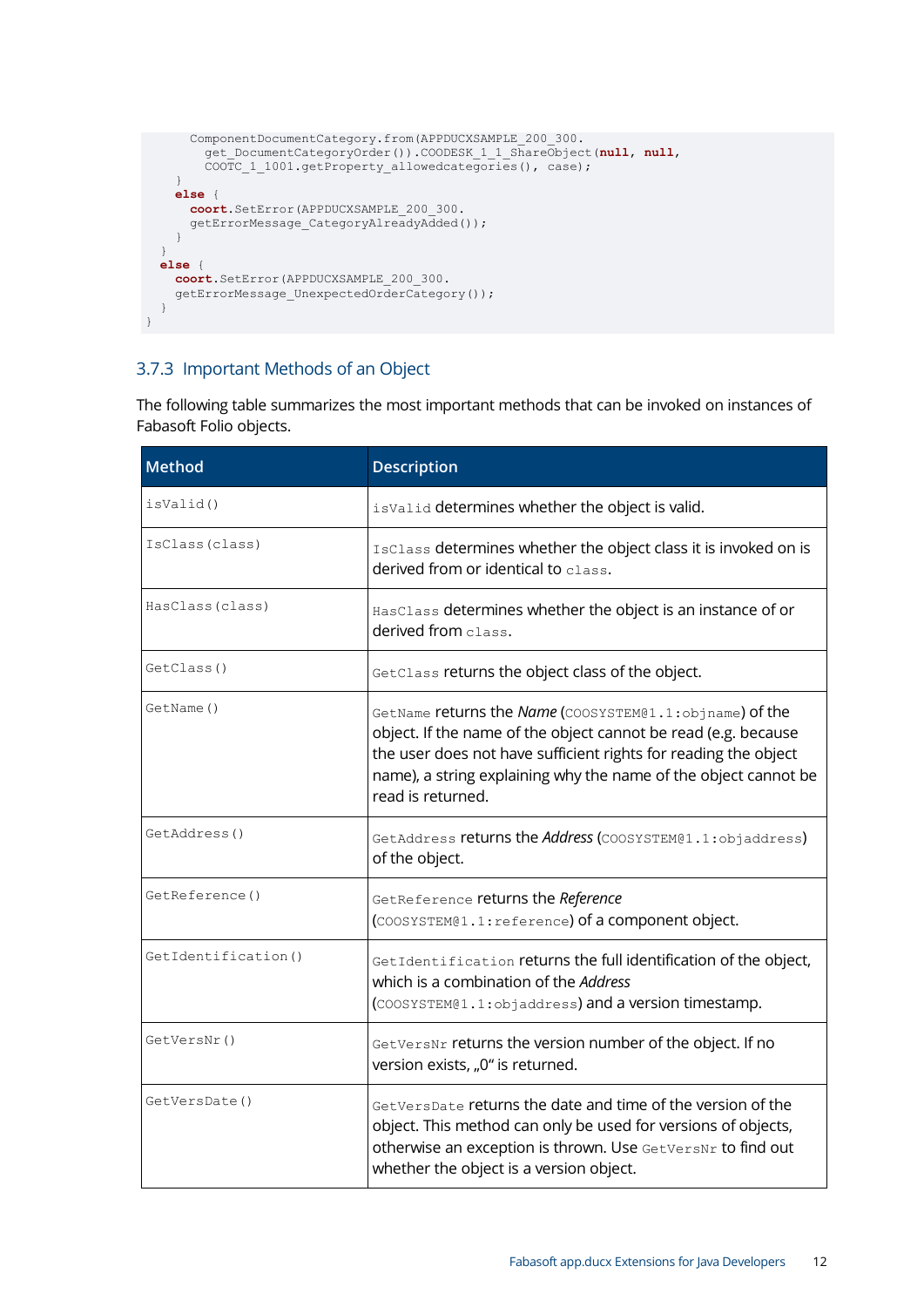| LoadAllAttributes(tx)      | LoadAllAttributes loads the values of all properties into the<br>Fabasoft Folio Kernel Cache. |
|----------------------------|-----------------------------------------------------------------------------------------------|
| LoadSpecificAttributes(tx, | LoadSpecificAttributes loads the values of the properties                                     |
| properties)                | specified in properties into the Fabasoft Folio Kernel Cache.                                 |
| HasAttribute(tx, property) | Has Attribute checks whether the specified property is<br>assigned to the object.             |
| HasAttributeValue(tx,      | HasAttributeValue checks whether the specified property is                                    |
| property)                  | assigned to the object and whether it is assigned a value.                                    |
| CheckAccess (tx,           | CheckAccess checks whether accessing the object with the                                      |
| accesstype)                | specified access type is allowed.                                                             |
| CheckGetAccess (tx,        | CheckGetAccess checks whether the specified property of the                                   |
| property)                  | object may be read.                                                                           |
| CheckSetAccess (tx,        | CheckGetAccess checks whether the specified property of the                                   |
| property)                  | object may be changed.                                                                        |
| IsGhost()                  | IsGhost checks whether object is still alive.                                                 |

# <span id="page-12-0"></span>3.8 Working With Enumeration Types, Compound Types, Contents, and **Dictionaries**

This chapter describes how to work with following types.

#### <span id="page-12-1"></span>3.8.1 Working With Enumeration Types

The app.ducx wizard automatically generates Java classes for each enumeration type. These classes allow you to access all enumeration items of a particular enumeration type.

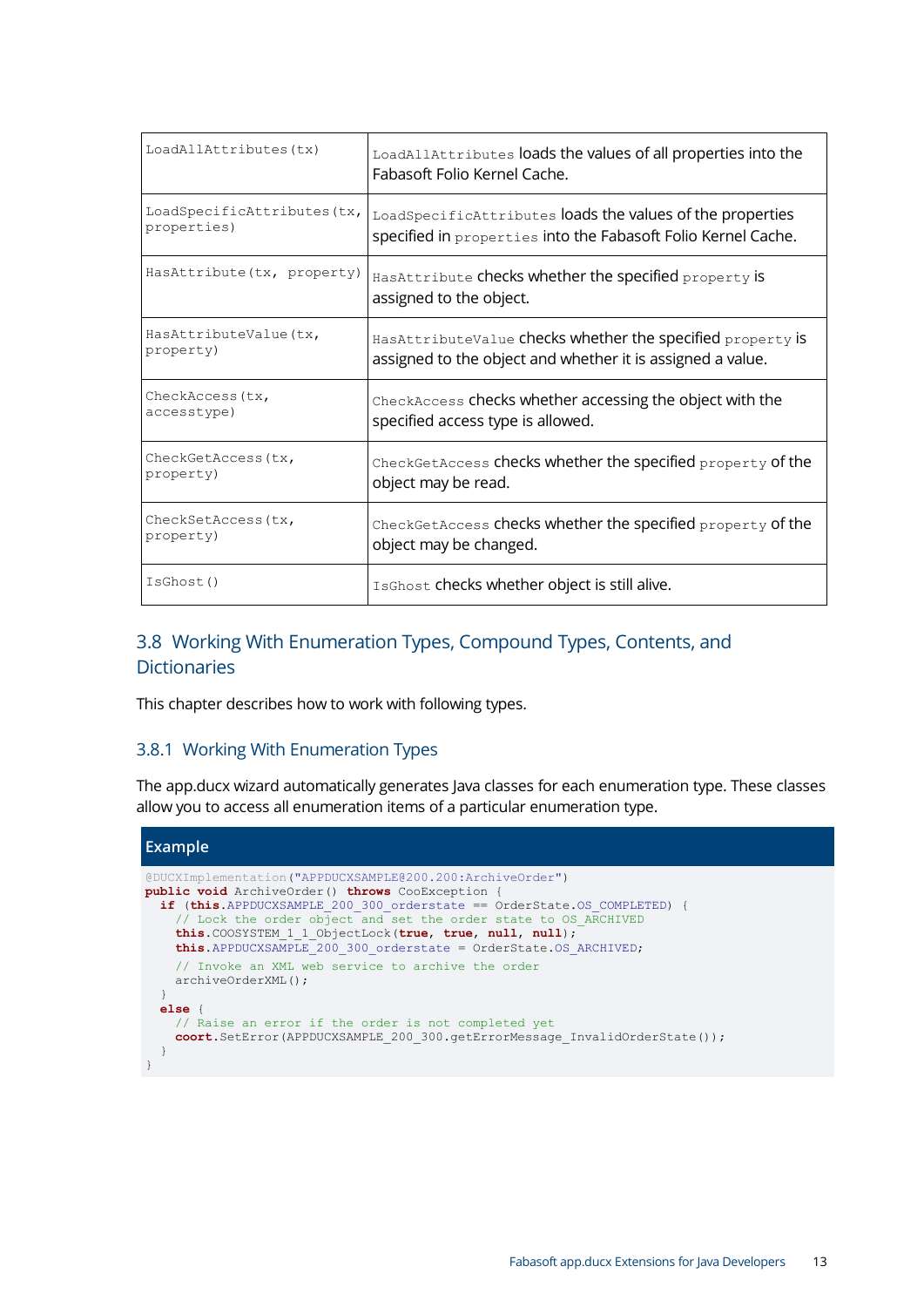#### <span id="page-13-0"></span>3.8.2 Working With Compound Types

Data structures representing compound types are referred to as compound values. Compound values must be created before they can be used. The  $\text{create}$  method of the Java class representing the compound type must be invoked for creating a new compound value.

The following example demonstrates how to add a new item to a compound property.

| <b>Example</b>                                                                                                                                                                                                                                                        |
|-----------------------------------------------------------------------------------------------------------------------------------------------------------------------------------------------------------------------------------------------------------------------|
| (PDUCXImplementation("APPDUCXSAMPLE0200.200:AddPositionToOrder")<br>public void AddPositionToOrder (final Product product,<br>final Long quantity) throws CooException {<br>// Lock the order object<br>this. COOSYSTEM 1 1 ObjectLock (true, true, null, null);      |
| // Retrieve the existing order positions<br>List <orderposition> positions = <math>this</math>.APPDUCXSAMPLE 200 300 orderpositions;</orderposition>                                                                                                                  |
| // Create a new entry and add it to the list of existing order positions<br>OrderPosition position = OrderPosition.create();<br>position.APPDUCXSAMPLE 200 300 product = product;<br>position. APPDUCXSAMPLE 200 300 quantity = quantity;<br>positions.add(position); |
| // Write the modified list of order positions back to the order<br>this. APPDUCXSAMPLE 200 300 orderpositions = positions;                                                                                                                                            |

#### <span id="page-13-1"></span>3.8.3 Working With Contents

In Java, contents are represented by the CooContent class. The most important methods supported by the CooContent class can be found here:

[https://help.developer.fabasoft.com/index.php?topic=doc/Fabasoft-appducx-for-Cloud-](https://help.developer.fabasoft.com/index.php?topic=doc/Fabasoft-appducx-for-Cloud-Developers/appducx-expression-language.htm#working-with-contents)[Developers/appducx-expression-language.htm#working-with-contents](https://help.developer.fabasoft.com/index.php?topic=doc/Fabasoft-appducx-for-Cloud-Developers/appducx-expression-language.htm#working-with-contents)

In the following example, a string property of type COOSYSTEM@1.1:STRINGLIST is retrieved as a scalar string and stored in a CooContent. Please note that the CooContent has to be initialized first by invoking the CreateContent method of the Fabasoft Folio Runtime. Afterwards, the CooContent is stored in a compound value of type COOSYSTEM@1.1:Content.

#### **Example**

```
@DUCXImplementation("APPDUCXSAMPLE@200.200:SendProductDescription")
public void SendProductDescription() throws CooException {
   // Get the product description as a scalar string value
   // Note: this.APPDUCXSAMPLE_200_300_productdescription returns a List<String>
   String description = this.GetAttributeString(cootx, APPDUCXSAMPLE_200_300.
    getProperty_productdescription(), null, CooFlags.COODISP_ROWLIST);
   // Store the description string in a content
   CooContent descriptioncontent = coort.CreateContent();
  descriptioncontent.SetContent(cootx, CooFlags.COOGC_MULTIBYTEFILE,
    CooFlags.COOGC_UTF8, description);
   // Create a structure of compound type COOSYSTEM@1.1:Content and
   // store the content in this structure
 Content content = Content.create();
content.COOSYSTEM 1 1 contcontent = descriptioncontent;
content.COOSYSTEM 1 1 contextension = "txt";
   // Invoke an XML web service to transmit the content
  sendProductDescriptionXML(content);
}
```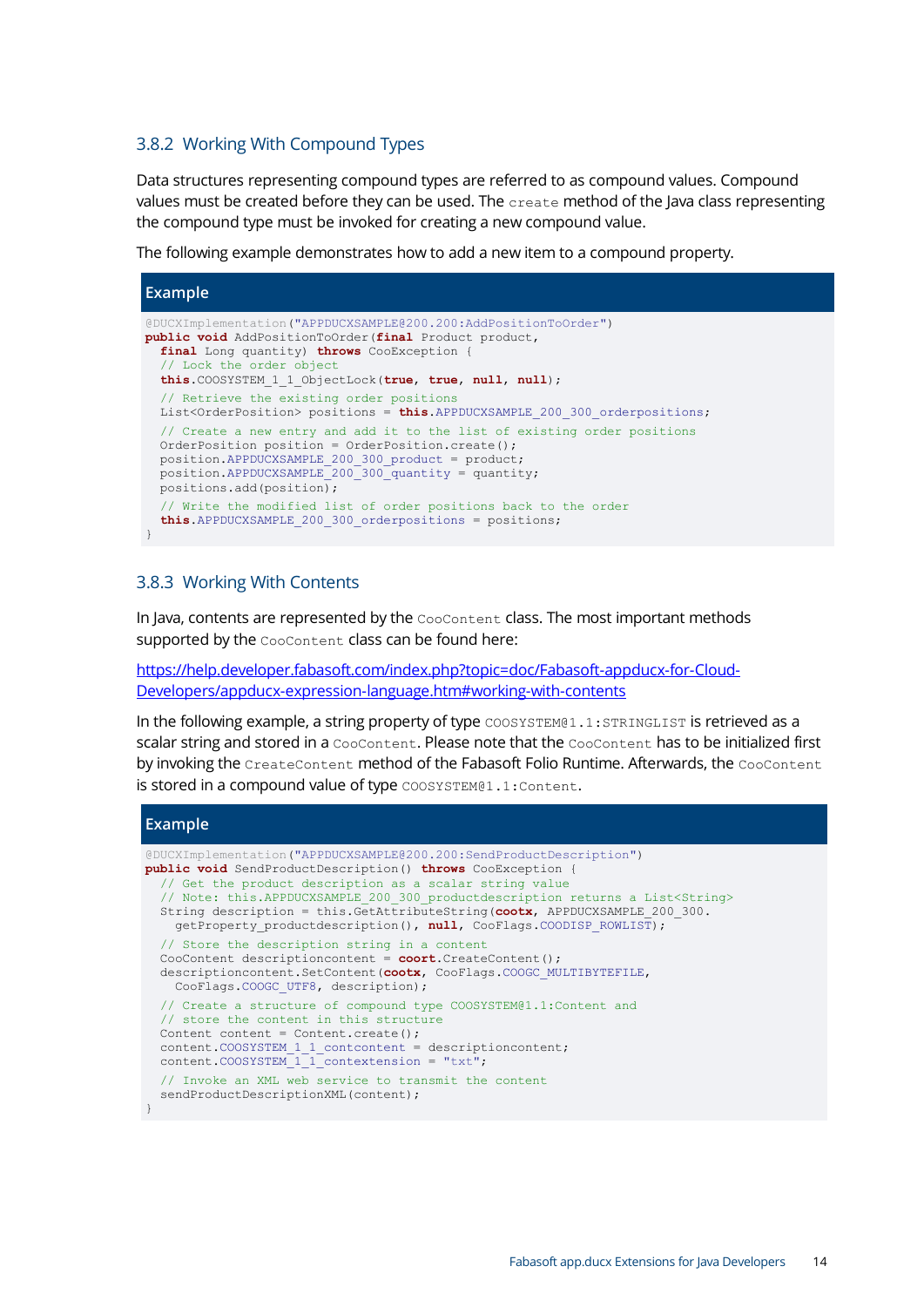#### <span id="page-14-0"></span>3.8.4 Working With Dictionaries

In Java, dictionaries are represented by the CooDictionary class, which allows you to store a list of key-value pairs. The key must be a string value. The most important methods supported by the CooDictionary class can be found here:

[https://help.developer.fabasoft.com/index.php?topic=doc/Fabasoft-appducx-for-Cloud-](https://help.developer.fabasoft.com/index.php?topic=doc/Fabasoft-appducx-for-Cloud-Developers/appducx-expression-language.htm#working-with-dictionaries)[Developers/appducx-expression-language.htm#working-with-dictionaries](https://help.developer.fabasoft.com/index.php?topic=doc/Fabasoft-appducx-for-Cloud-Developers/appducx-expression-language.htm#working-with-dictionaries)

In many cases, dictionaries are used as local or global scope when evaluating app.ducx expressions.

**Note:** Before you can use a CooDictionary, it has to be initialized by invoking the CreateDictionary method of the Fabasoft Folio Runtime.

In the following example, an expression is evaluated by the implementation of use case APPDUCXSAMPLE@200.200:ValidateInvoice. The invoice object is provided in the local scope, and a dictionary is provided in the global scope.

#### **Example** @DUCXImplementation("APPDUCXSAMPLE@200.200:ValidateInvoice") **public void** ValidateInvoice() **throws** CooException { Invoice invoice = **this**; Date paymentdate = invoice.APPDUCXSAMPLE\_200\_300\_invoicepaymentdate; InvoiceState invoicestate = invoice.APPDUCXSAMPLE\_200\_300\_invoicestate; String expressiontext =  $qetValidationExpression(invoice);$  // Create and populate global scope dictionary CooDictionary globalscope = **coort**.CreateDictionary(); globalscope.SetEntryValue("paydate", paymentdate); globalscope.SetEntryValue("state", invoicestate); // Evaluate validation expression and get result CooValue[] result = CooExpression.Evaluate(**cootx**, expressiontext, CooValue.asArray(globalscope), CooValue.asArray(invoice)); **if** (result[0].getBool().getValue()) { Validation expression returned "true" processInvoice(invoice); } **else** { // Validation expression returned "false" coort.SetError(APPDUCXSAMPLE 200 300.getErrorMessage ValidationError()); } }

# <span id="page-14-1"></span>3.9 Accessing the Fabasoft Folio Runtime

When implementing a method in Java, the static variable  $\text{const}$  of the  $\text{DUCX}$  package can be used to access the Fabasoft Folio Runtime. The next table contains a list of the most important methods supported by the Fabasoft Folio Runtime.

| <b>Method</b>      | <b>Description</b>                                                                                                                                         |
|--------------------|------------------------------------------------------------------------------------------------------------------------------------------------------------|
| CreateContent()    | CreateContent initializes a new CooContent object. Please<br>note that this is a memory structure, and not a persistent<br>object in Fabasoft Folio.       |
| CreateDictionary() | CreateDictionary initializes a new CooDictionary object.<br>Please note that this is a memory structure, and not a<br>persistent object in Fabasoft Folio. |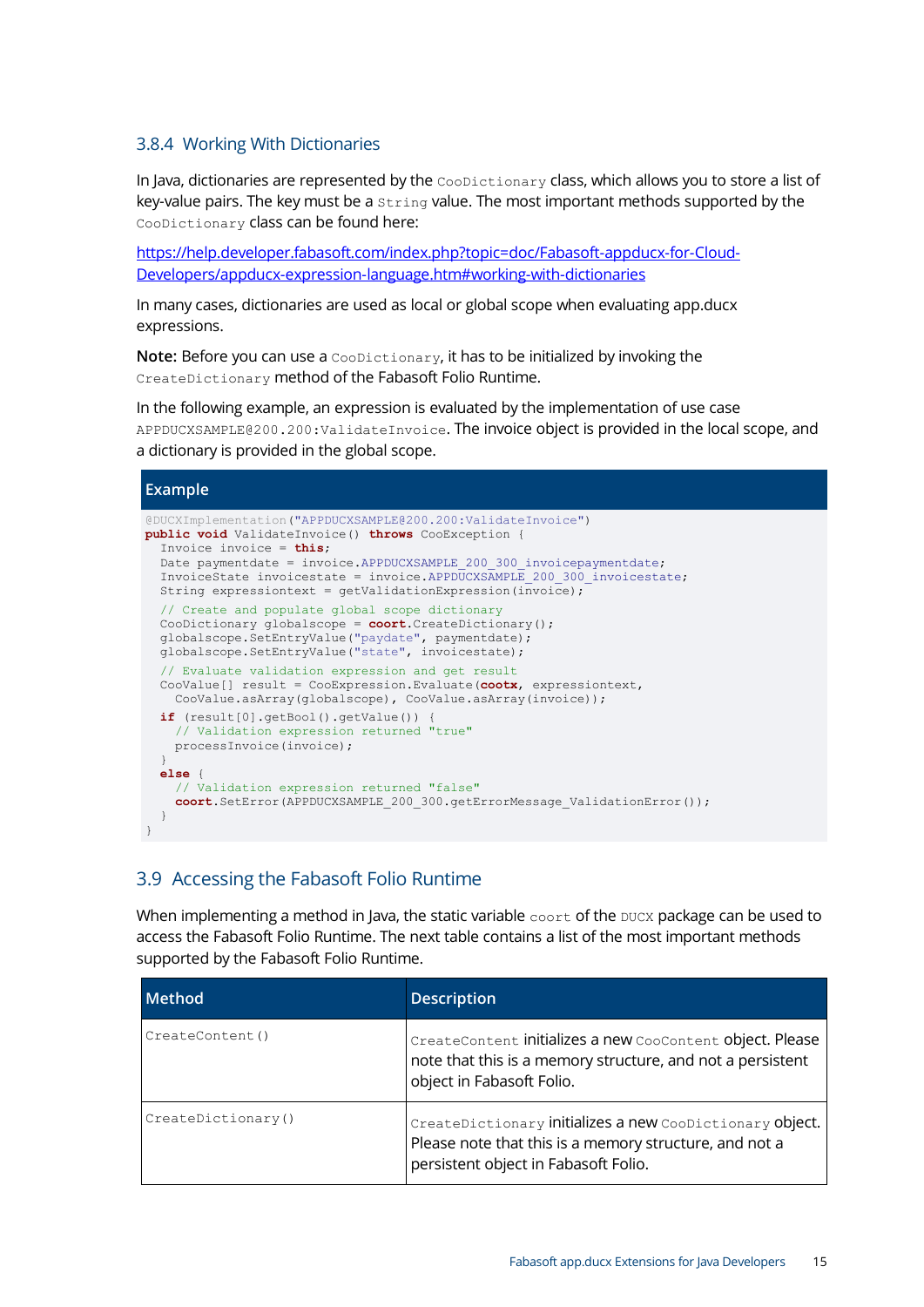| GetCurrentUser()                | GetCurrentUser returns the user object of the user<br>currently logged in to Fabasoft Folio.                                        |  |  |
|---------------------------------|-------------------------------------------------------------------------------------------------------------------------------------|--|--|
| GetCurrentUserEnvironment()     | GetCurrentUserEnvironment returns the active user<br>environment object of the user currently logged in to<br>Fabasoft Folio.       |  |  |
| GetCurrentUserRoot()            | GetCurrentUserRoot returns the desk object of the user<br>currently logged in to Fabasoft Folio.                                    |  |  |
| GetCurrentUserLanguage()        | GetCurrentUserLanguage returns the language of the<br>user currently logged in to Fabasoft Folio.                                   |  |  |
| GetCurrentUserRoleGroup()       | GetCurrentUserRoleGroup returns the group object of<br>the current role of the user currently logged in to Fabasoft<br>Folio.       |  |  |
| GetCurrentUserRolePosition()    | GetCurrentUserRolePosition returns the position object<br>of the current role of the user currently logged in to<br>Fabasoft Folio. |  |  |
| GetObject (address)             | GetObject returns the object with the specified address.                                                                            |  |  |
| SearchObjects (tx, query)       | SearchObjects executes a Fabasoft Folio query and<br>returns the matching objects.                                                  |  |  |
| SetError (errormessage)         | SetError returns a CooException using the<br>errormessage Object.                                                                   |  |  |
| LoadAllAttributes (tx, objects) | LoadAllAttributes loads the values of all properties of<br>the specified objects into the Fabasoft Folio Kernel Cache.              |  |  |
| Log (string)                    | Log writes the specified string to Fabasoft app.telemetry.                                                                          |  |  |
| Log(level, string)              | Log writes the specified string to Fabasoft app.telemetry<br>using the specified level.                                             |  |  |
|                                 | level can be one of the following values:                                                                                           |  |  |
|                                 | COOLL LOG                                                                                                                           |  |  |
|                                 | COOLL IPC                                                                                                                           |  |  |
|                                 | COOLL NORMAL                                                                                                                        |  |  |
|                                 | COOLL DETAIL<br>COOLL DEBUG                                                                                                         |  |  |
|                                 | COOLL DEFAULT (Same as COOLL DETAIL)                                                                                                |  |  |
| Trace (string)                  | Trace writes the specified string to the Fabasoft app.ducx<br>Tracer (also if the software component is not in trace<br>mode).      |  |  |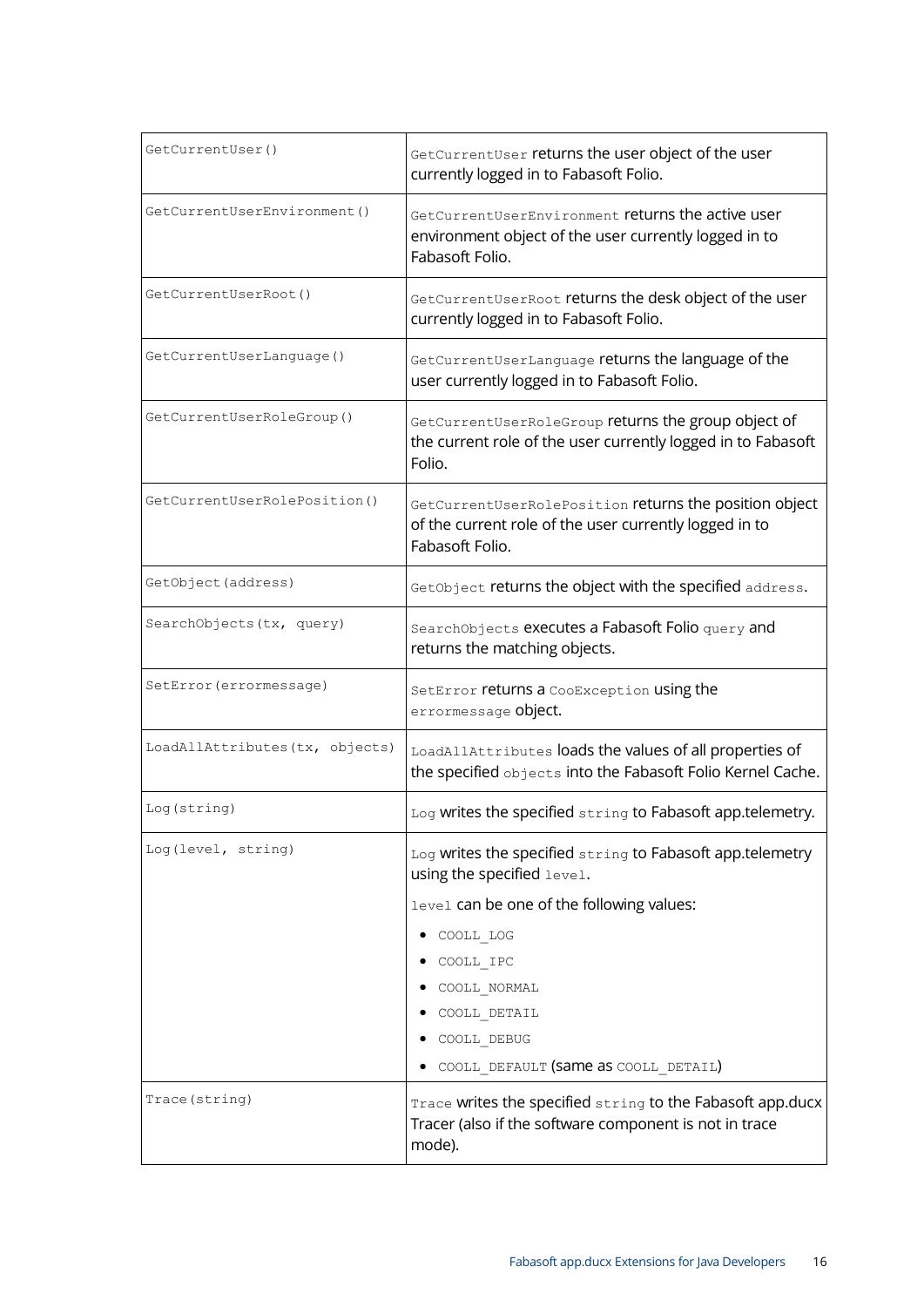| Trace (string, value)                           | Trace writes the specified string and a value of arbitrary<br>data type to the Fabasoft app.ducx Tracer (also if the<br>software component is not in trace mode). |
|-------------------------------------------------|-------------------------------------------------------------------------------------------------------------------------------------------------------------------|
| ReportEvent (source, string,<br>type, category) | ReportEvent Creates a new entry in the event log.                                                                                                                 |

#### **Example**

```
@DUCXImplementation("APPDUCXSAMPLE@200.200:ProcessPendingOrders")
public void ProcessPendingOrders() throws CooException {
   // Get the pending orders of the current user
   User user = (User) coort.GetCurrentUser();
 List<Order> pendinglist = user.APPDUCXSAMPLE 200 300 pendingorders;
  // Trace the number of pending orders
  coort.Trace("Found " + pendinglist.size() + " pending orders");
   // Load all properties of the pending order objects
  Order[] orders = pendingList.toArray(new Order[pendinglist.size()]);
  coort.LoadAllAttributes(cootx, orders);
  processPendingOrders(orders);
}
```
## <span id="page-16-0"></span>3.10 Accessing the Transaction Context

When implementing a method in Java, the static variable  $\cos x$  of the  $\cos x$  package can be used to access the current transaction context. cootx returns an instance of Java class CooTransaction. The most important methods of the CooTransaction class are listed her:

[https://help.developer.fabasoft.com/index.php?topic=doc/Fabasoft-appducx-for-Cloud-](https://help.developer.fabasoft.com/index.php?topic=doc/Fabasoft-appducx-for-Cloud-Developers/appducx-expression-language.htm#accessing-the-transaction-context)[Developers/appducx-expression-language.htm#accessing-the-transaction-context](https://help.developer.fabasoft.com/index.php?topic=doc/Fabasoft-appducx-for-Cloud-Developers/appducx-expression-language.htm#accessing-the-transaction-context)



#### <span id="page-16-1"></span>3.10.1 Creating a New Transaction

In some scenarios it is necessary to carry out operations in a separate transaction. Any changes that have been made in a new transaction can be committed or rolled back separately from the main transaction.

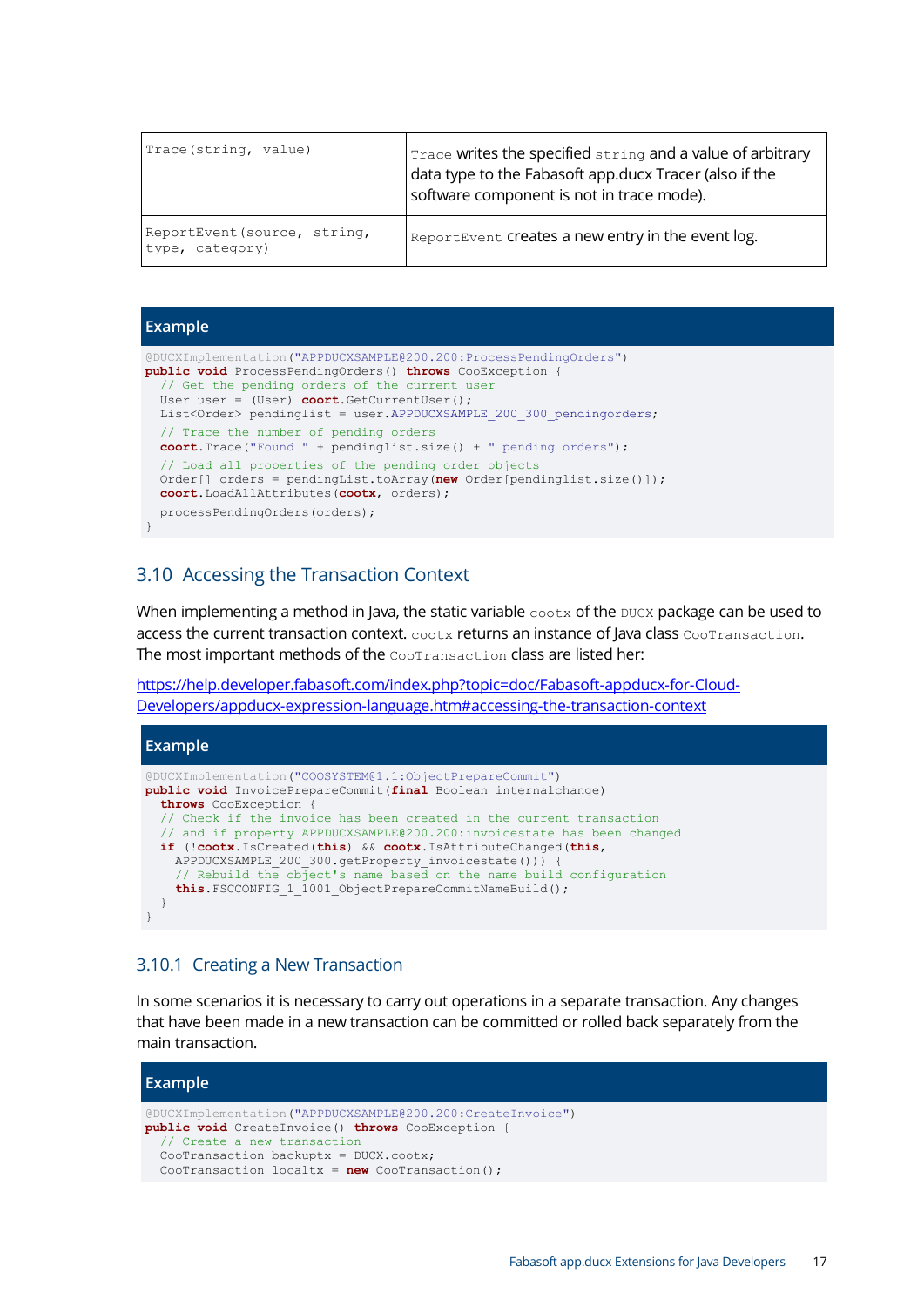```
 try {
    // Perform the following operations in context of the new transaction
    coort.SetThreadTransaction(localtx);
    Invoice invoice = Invoice.create();
    this.APPDUCXSAMPLE_200_300_InitializeInvoice(invoice);
     // Commit the changes
    localtx.Commit();
 }
  catch (Exception ex) {
     // In case of an error, roll back the changes
    localtx.Abort();
 }
  finally {
    // Restore original transaction context
    coort.SetThreadTransaction(backuptx);
     // Clear the variables holding the transactions
    backuptx = null;
    localtx = null;
 }
}
```
#### <span id="page-17-0"></span>3.10.2 Working With Transaction Variables

A transaction variable is a temporary variable identified by a software component, a transaction variable reference, and a unique identification number. Transaction variables must be declared using the app.ducx use case language before they can be used.

For accessing a transaction variable, you need a combination of either software component reference and transaction variable reference or software component reference and transaction variable identification number.

Transaction variables are stored and transported in the so-called transaction context, i.e. they are cleared when a transaction is committed or aborted.

The purpose of transaction variables is to transfer status information between different use cases invoked within the same transaction.

In some cases, necessary context information cannot be provided in form of parameters when a use case is invoked. For example, the Fabasoft Folio workflow engine makes available a set of four transaction variables (see next table) when a work item of an activity is executed by a user.

| Identifier     | <b>Description</b>                                                                                                    |
|----------------|-----------------------------------------------------------------------------------------------------------------------|
| WFVAR THIS     | Transaction variable WEVAR THIS of COOWE@1.1 holds the business object<br>attached to the process.                    |
| WFVAR PROCESS  | Transaction variable WEVAR PROCESS of COOWE@1.1 holds the process<br>instance.                                        |
| WFVAR ACTIVITY | Transaction variable WEVAR ACTIVITY of COOWE@1.1 holds the current<br>activity instance.                              |
| WFVAR WORKITEM | Transaction variable WEVAR WORKITEM of COOWE@1.1 holds the zero-based<br>index of the work item executed by the user. |

To access transaction variables, you need to use the access methods exposed by the  $\text{costx}$ interface object of the DUCX package (see chapter [3.10](#page-16-0) "[Accessing the Transaction Context](#page-16-0)").

| <b>Example</b> |  |
|----------------|--|
|----------------|--|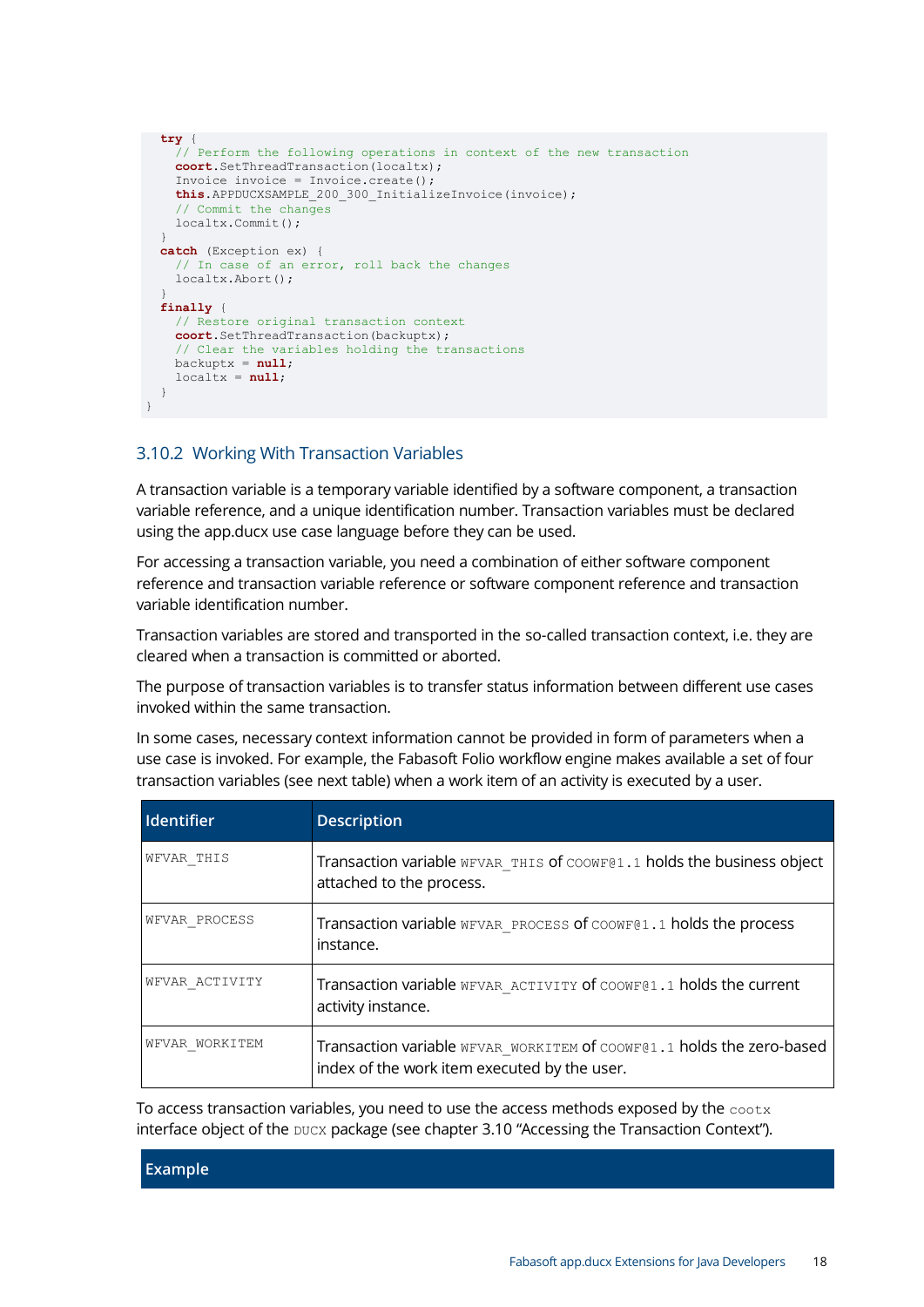```
@DUCXImplementation("APPDUCXSAMPLE@200.200:ReleaseOrder")
public void ReleaseOrder() throws CooException {
   // Get the order object from transaction variable 1 of COOWF@1.1
   Order order = Order.from(cootx.GetVariableValue(COOWF_1_1.
     getSoftwareComponent(), 1).getObject());
   // Determine if batch mode is enabled by checking transaction
  // variable TV BATCHMODE of COOSYSTEM@1.1
   Boolean batchmode = COOSYSTEM_1_1.getTransactionVariables_TV().
    COOSYSTEM 1 1 TV BATCHMODE;
  if (order != null & !batchmode) {
    releaseOrder(order);
 }
}
```
For your software component, you may also declare your set of transaction variables using the app.ducx use case language and use them in your Java code as illustrated by the following example.

```
Example
@DUCXImplementation("APPDUCXSAMPLE@200.200:ProcessOrder")
public void ProcessOrder() throws CooException {
   if (processOrder(this)) {
     Invoice invoice = this.APPDUCXSAMPLE_200_300_orderinvoice;
     Boolean printinvoice = invoice.APPDUCXSAMPLE_200_300_invoicestate ==
      InvoiceState.IS_PENDING;
    // Set transaction variables TV PRINTINVOICE and TV INVOICE of
       // APPDUCXSAMPLE@200.200
    COOSYSTEM 1 1.getTransactionVariables TV().
     APPDUCXSAMPLE 200 300 TV PRINTINVOICE = printinvoice;
    COOSYSTEM 1 1.getTransactionVariables TV().
     APPDUCX\overline{S}A\overline{M}PLE 200 300 TV INVOICE = invoice;
   }
}
@DUCXImplementation("APPDUCXSAMPLE@200.200:ShipOrder")
public void ShipOrder() throws CooException {
 // Retrieve and evaluate transaction variable TV PRINTINVOICE of
   // APPDUCXSAMPLE@200.200
  Boolean printinvoice = COOSYSTEM_1_1.getTransactionVariables_TV().
   APPDUCXSAMPLE 200 300 TV PRINTINVOICE
   if (printinvoice) {
     Invoice invoice = COOSYSTEM_1_1.getTransactionVariables_TV().
       APPDUCXSAMPLE_200_300_TV_INVOICE;
    invoice.APPDUCXSAMPLE 200 300 SendInvoice();
   }
  shipOrder(this);
}
@DUCXImplementation("APPDUCXSAMPLE@200.200:SendInvoice")
public void SendInvoice() throws CooException {
  Invoice invoice = this;
 Order order = invoice.APPDUCXSAMPLE 200 300 invoiceorder;
  ContactPerson customer = order.APPDUCXSAMPLE_200_300_ordercustomer;
  CooContent mailbodycontent = coort.CreateContent();
   // Create and populate global scope dictionary
  CooDictionary globalscope = coort.CreateDictionary();
   globalscope.SetEntryValue("invoice", invoice);
   globalscope.SetEntryValue("order", order);
  globalscope.SetEntryValue("customer", customer);
   // Make available the values stored in the global scope dictionary
    when the invoice report is evaluated by initializing transaction
   // variable 1 of COOAR@1.1
   cootx.SetVariableValue(COOAR_1_1.getSoftwareComponent(), 1,
     DUCX.getTypeDictionary(), globalscope);
   // Evaluate the invoice report template to get the HTML mail body
   CreateReportResult reportresult = invoice.COOAR_1_1_CreateReport(
    APPDUCXSAMPLE_200_300.getClass_InvoiceTemplateReport(), false, null, null,
     mailbodycontent);
   mailbodycontent = reportresult.resultcontent;
   if (mailbodycontent != null) {
  Addressee mainaddress = customer.FSCFOLIO 1 1001 mainaddress;
```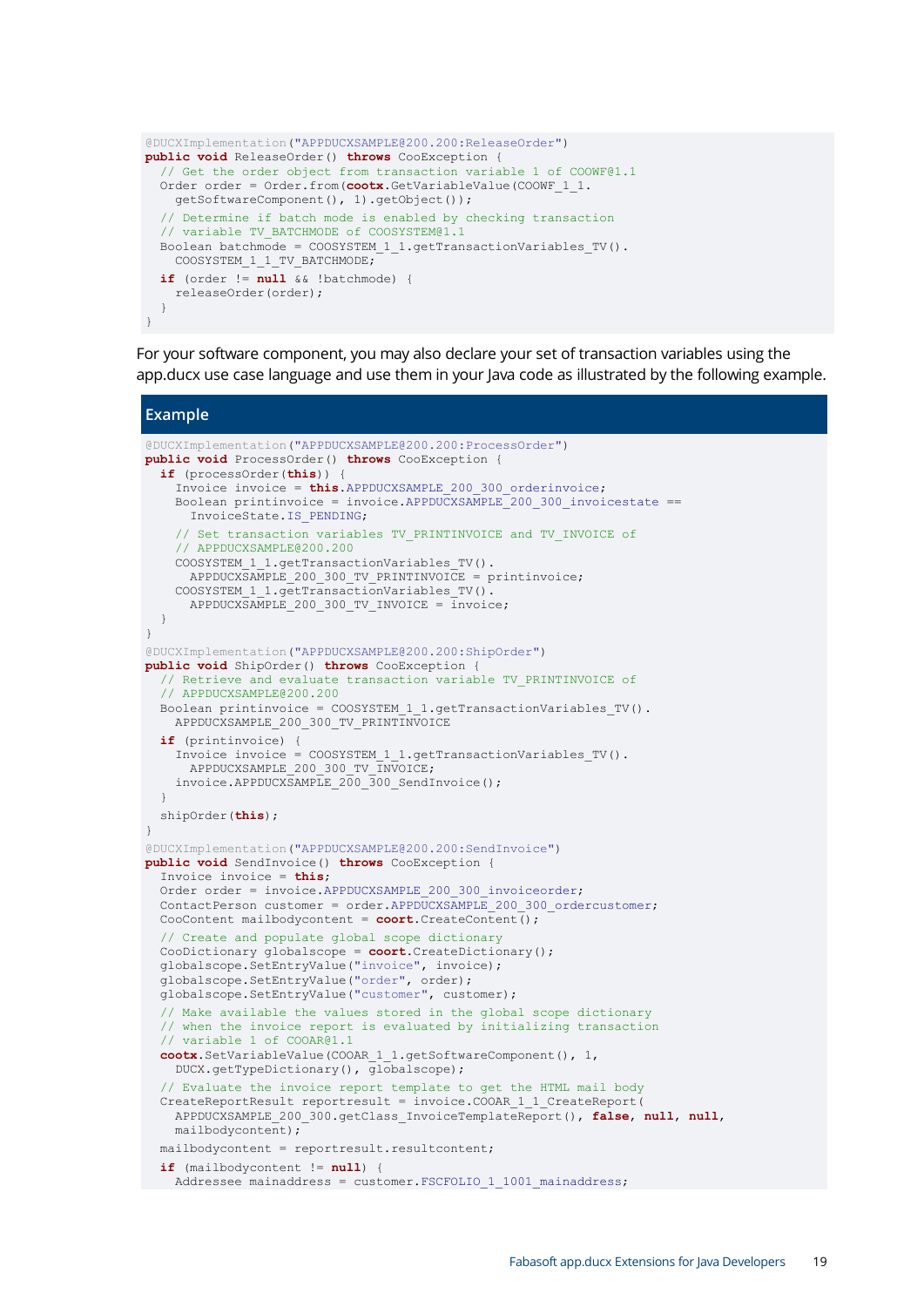```
String recipient = mainaddress. FSCFOLIO 1 1001 emailaddress;
    String sender = "orderprocessing@APPDUCXSAMPLE.fabasoft.com";
   String subject = invoice.GetName();
    ArrayList<String> recipients = new ArrayList<String>();
    recipients.add(recipient);
    ArrayList<CooContent> mailbody = new ArrayList<CooContent>();
    mailbody.add(mailbodycontent);
    %%TRACE("Mail Recipient:", recipient);
    %%TRACE("Mail Subject:", subject);
    %%TRACE("Mail Body:", mailbodycontent.GetContent(cootx,
     CooFlags.COOGC_MULTIBYTEFILE, CooFlags.COOGC_UTF8));
     // Send the invoice mail to the customer
    invoice.FSCSMTP_1_1001_SendHTML(sender, recipients, subject, mailbody,
      null, null, null, null, null, null, null);
 }
}
```
## <span id="page-19-0"></span>3.11 Tracing in Java

In addition to using the tracing functionality built into Fabasoft app.ducx, you may also write custom trace messages to Fabasoft app.ducx Tracer.

You can use the  $T_{\text{race}}$  method of the  $\text{coort}}$  interface object for invoking the trace functionality of the Fabasoft Folio Runtime. However, this method only supports tracing simple strings.

The trace method of the DUCX class is more powerful, and allows you to trace all kinds of Fabasoft Folio data types.

Moreover, the DUCX class also exposes the traceEnter and traceLeave methods that can be used for logging in the trace output when your Java method has been entered and left.

```
Example
@DUCXImplementation("APPDUCXSAMPLE@200.200:ProcessPendingOrders")
public void ProcessPendingOrders() throws CooException {
 DUCX.traceEnter();
   // Get the pending orders of the current user
  User user = (User) coort.GetCurrentUser();
 List<Order> pendinglist = user.APPDUCXSAMPLE 200 300 pendingorders;
   // Trace the list of pending orders
  DUCX.trace("List of Orders:", pendinglist);
   // Load all properties of the pending order objects
  Order[] orders = pendingList.toArray(new Order[pendinglist.size()]);
  coort.LoadAllAttributes(cootx, orders);
  processPendingOrders(orders);
  DUCX.traceLeave();
}
```
## <span id="page-19-1"></span>3.12 Debugging with Java

Before you can debug an app.ducx project in Eclipse, make sure that the COOJAVA\_JVMOPTIONS environment variable is set to:

-agentlib:jdwp=server=y,transport=dt socket,address=8000,suspend=n.

You may also use a port other than "8000" by setting the address parameter to the desired value. Keep in mind, that only one JVM can be bound to the same socket, otherwise the JVM will not be initialized.

**Note:** You can also use the COOJAVA JVMOPTIONS environment variable to set other parameters for the Java virtual machine, e.g. the  $-x_{\text{ms}}$  and  $-x_{\text{mx}}$  parameters for defining the size of the heap space.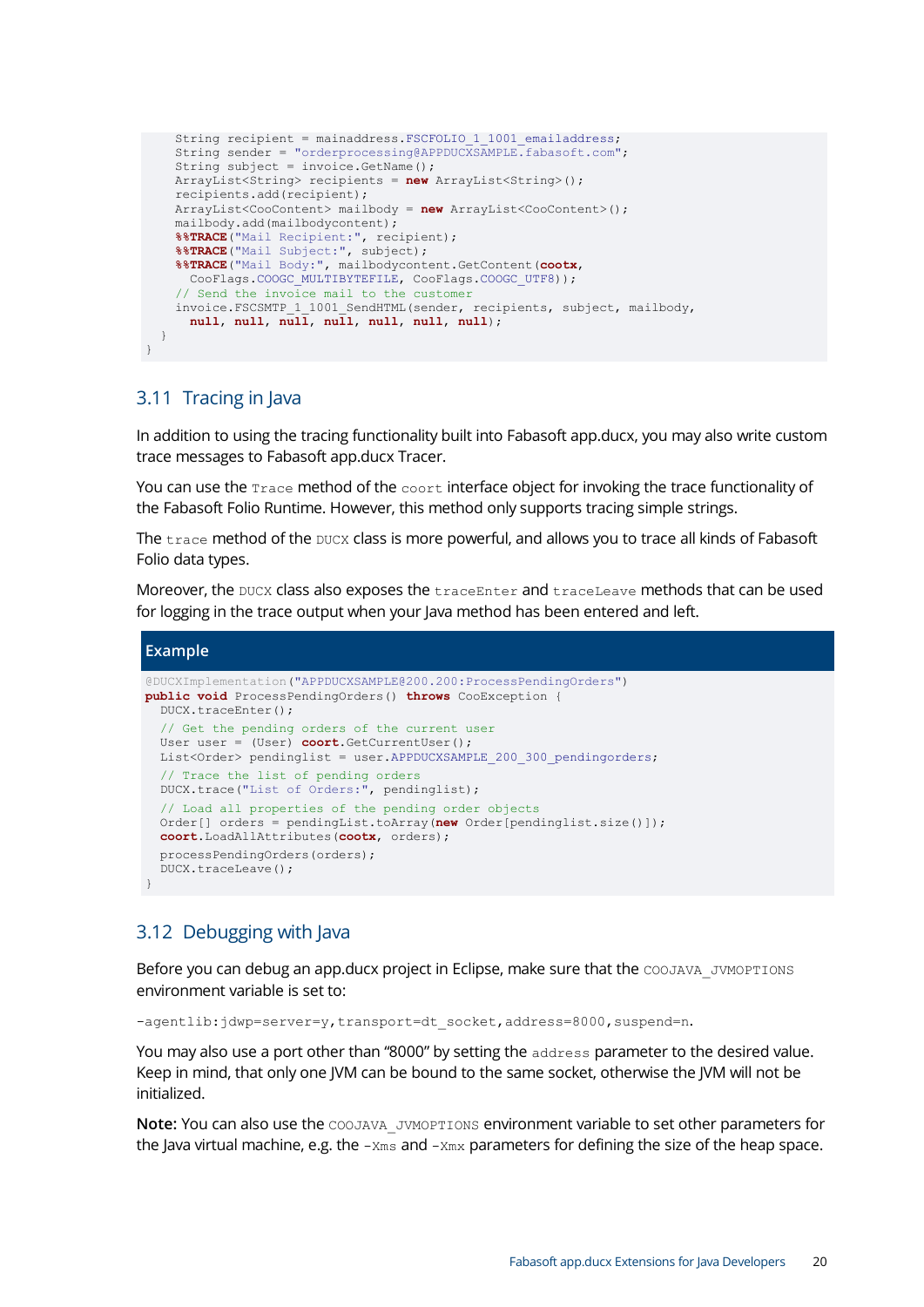Adjusting the size of the heap space might be necessary if you run into the following Java runtime error:

java.lang.OutOfMemoryError: Java heap space

The COOJAVA\_JVMOPTIONS environment variable can also be individually defined for each web service instance in order to avoid conflicts if multiple web services are hosted on a single machine.

To define the COOJAVA\_JVMOPTIONS environment variable for a particular web service instance, add the following entries to the registry:

```
[HKEY_LOCAL_MACHINE\SOFTWARE\Fabasoft\FscWeb\Modules\FSC]
@="C:/Program Files/Fabasoft/Components/Web/1_FSC/ASP/content/bin/fscvext.dll"
[HKEY_LOCAL_MACHINE\SOFTWARE\Fabasoft\FscWeb\Modules\FSC\COOJAVA_JVMOPTIONS]
@="-agentlib:jdwp=server=y,transport=dt_socket,address=8000,suspend=n"
```
**Note:** If you are manually adding the described entries to the registry using the Registry Editor, you have to create the keys that do not exist yet. The "@" character in the example refers to the "(Default)" registry value.

Adapt the path to the virtual directory associated with your web service as appropriate. The correct path can be obtained by carrying out the following steps:

- 1. Start the Fabasoft app.ducx Tracer.
- 2. Restart the Fabasoft Folio Web Service.
- 3. Point your web browser to the Fabasoft Folio Web Service.
- 4. Search the trace output for the modulepath variable. Copy the value into the default registry value of the registry key [HKEY\_LOCAL\_MACHINE\SOFTWARE\Fabasoft\FscWeb\Modules\FSC].

After setting the environment variable, the Fabasoft Folio Web Service must be restarted. If you are using Microsoft Internet Information Services to host the Fabasoft Folio Web Service, do not issue an iisreset command but restart the "World Wide Web Publishing Service" in the "Services" snapin instead.

In order to verify that the remote debugging listening port has been installed correctly issue netstat -a | more and search the output for the specified listening port (e.g. 8000).

Furthermore, you have to create a new debug launch configuration in Eclipse. To do this, select the *Debug* from the *Run* menu. This will bring up the dialog box depicted in the next figure. Select "Remote Java Application" and click *New Launch Configuration*. Enter a *Name* for the debug launch configuration, select the *Project*, enter the name of the web server hosting the Fabasoft Folio Web Service in the *Host* field, click *Apply* to save your settings, and *Debug* to attach the remote debugger to the remote lava virtual machine.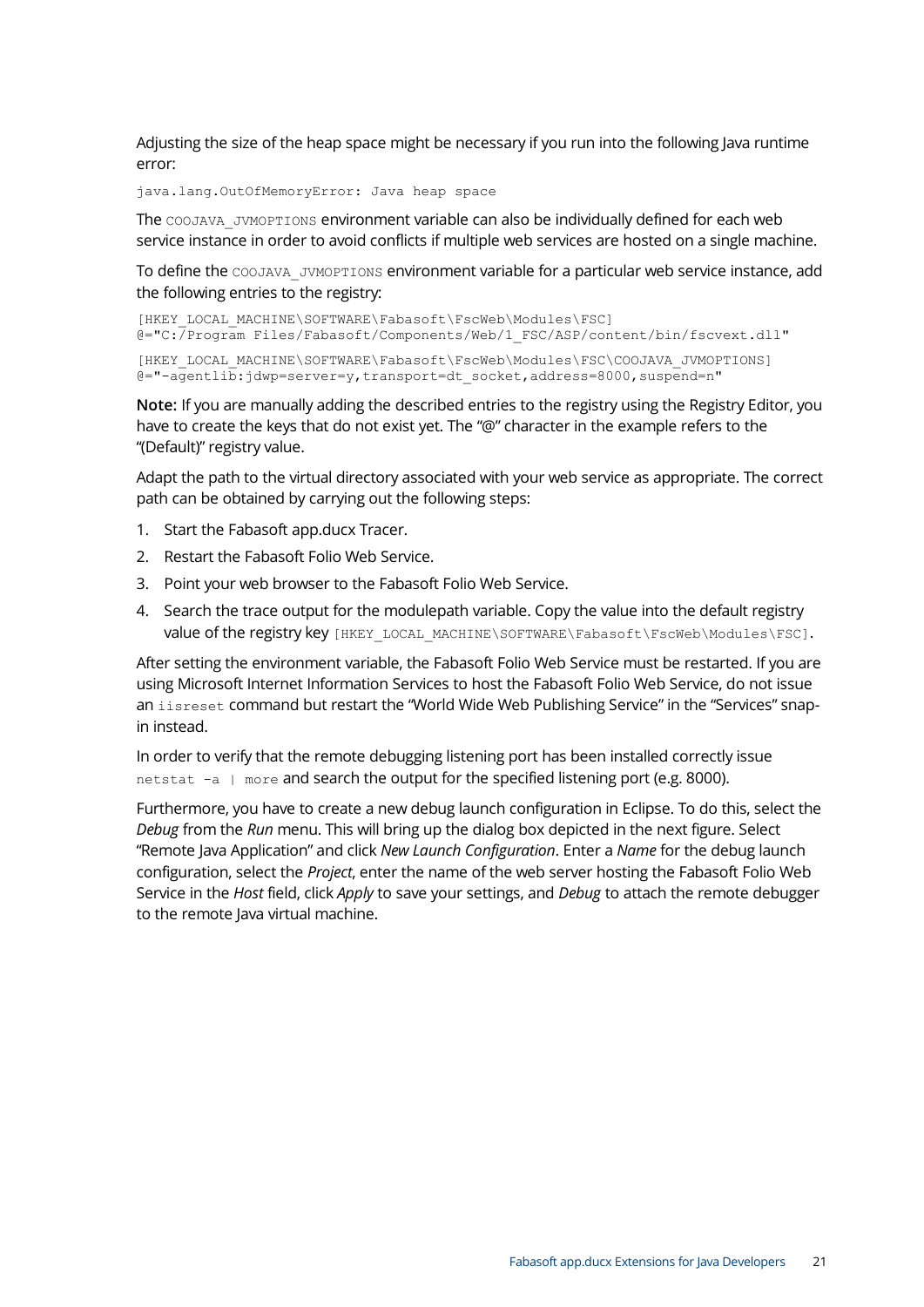| <b>Debug Configurations</b>                                                                            |                                         |                                                               |       | x      |
|--------------------------------------------------------------------------------------------------------|-----------------------------------------|---------------------------------------------------------------|-------|--------|
| Create, manage, and run configurations<br>Attach to a Java virtual machine accepting debug connections |                                         |                                                               |       |        |
| <b>图 ※ 回 学▼</b><br>Ľ,                                                                                  | Name: APPDUCXSAMPLE Debug Configuration |                                                               |       |        |
| type filter text                                                                                       |                                         | <b>N</b> Connect $t_{\mathscr{L}}$ Source $\mathbb{E}$ Common |       |        |
| <b>FR</b> Fabasoft app.ducx<br><b>可 Java Applet</b><br>Java Application                                | Project:<br>APPDUCXSAMPLE<br>Browse     |                                                               |       |        |
| Ju JUnit<br>巴, Remote Java Application                                                                 | <b>Connection Type:</b>                 |                                                               |       |        |
| <b>Q</b> APPDUCXSAMPLE Debug                                                                           |                                         | Standard (Socket Attach)                                      |       |        |
| JE Task Context Test                                                                                   | <b>Connection Properties:</b>           |                                                               |       |        |
|                                                                                                        | Host:                                   | localhost                                                     |       |        |
|                                                                                                        | Port:                                   | 8000                                                          |       |        |
| m.<br>Þ.                                                                                               |                                         | Allow termination of remote VM                                |       |        |
| Filter matched 7 of 7 items                                                                            |                                         |                                                               | Apply | Revert |
|                                                                                                        |                                         |                                                               | Debug | Close  |

Once a debug launch configuration has been created, you can start debugging your Java use case implementations.

You can set breakpoints in your Java code by clicking *Toggle Breakpoint* in the context menu in the corresponding line of code. When you click *Debug* from the *Run* menu, select your debug launch configuration and click *Debug* to run your Fabasoft app.ducx project. Execution will stop when a breakpoint is reached to take you to the Eclipse Debugger (see next figure).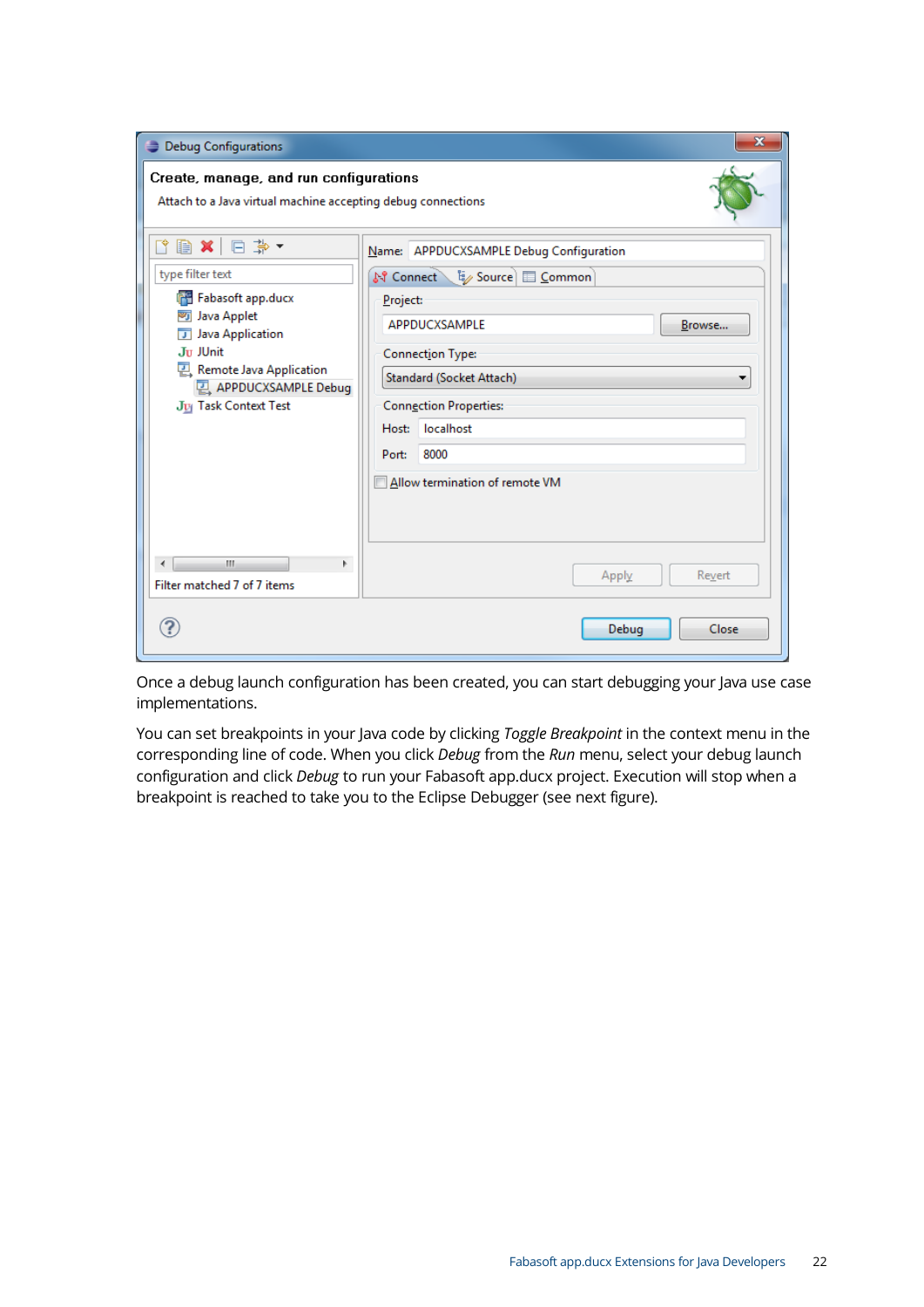| Debuq - app.ducx with java/src/com/fabasoft/coolibitest/CooLibJClass.java - Eclipse                                                                                                                                       |                                                  |       | الالتس                                                                             |  |  |
|---------------------------------------------------------------------------------------------------------------------------------------------------------------------------------------------------------------------------|--------------------------------------------------|-------|------------------------------------------------------------------------------------|--|--|
| File Edit Refactor Run Source Navigate Search Project Window Help                                                                                                                                                         |                                                  |       |                                                                                    |  |  |
| <b>ね‐0‐Q‐   @@∥・   ♀ 丿っ                           や ↓・☆・</b><br>$F3 - 1.$<br>Q a                                                                                                                                          |                                                  |       | <b>学校</b> Debug<br><b>So</b> Fabas                                                 |  |  |
| 梦 Debug ⊠<br>H ■ N 3. ⊙ . e 忌   52  <br>≋ d⊳<br>59                                                                                                                                                                        | $(x)$ Variables $\&$<br><sup>O</sup> Breakpoints |       | 们 帷 日                                                                              |  |  |
| APPDUCXSAMPLE Debug Configuration [Remote Java Application]                                                                                                                                                               | Name                                             | Value |                                                                                    |  |  |
| Java HotSpot(TM) 64-Bit Server VM[192.168.107.92:9200]                                                                                                                                                                    | $\overline{a}$ $\overline{a}$ this               |       | CooLibJClass (id=32)                                                               |  |  |
| Daemon Thread (Thread-0) (Suspended (breakpoint at line 75 in CooLibJClass))<br>e COOLIB coolibistr                                                                                                                       |                                                  |       | null                                                                               |  |  |
| E CooLibJClass.SetNotelessWithValidElements(Integer, Integer) line: 75<br>E CooLibJClass.SetNotelessWithValidElements(CooObject, CooTransaction, CooMethod) line: not                                                     | COOLIB objvaluewithctor                          | null  |                                                                                    |  |  |
| ThativeMethodAccessorImpl.invoke0(Method, Object, Object[]) line: not available [native metho                                                                                                                             | ● COOLIB_strvaluewithctor                        | null  |                                                                                    |  |  |
| NativeMethodAccessorImpl.invoke(Object, Object[]) line: not available                                                                                                                                                     | COOLIB strvaluewithset                           | null  |                                                                                    |  |  |
| E DelegatingMethodAccessorImpl.invoke(Object, Object[]) line: not available                                                                                                                                               | <b>B</b> currentMethod                           |       | CooMethod (id=38)                                                                  |  |  |
| Method.invoke(Obiect, Obiect) line: not available                                                                                                                                                                         | → m_unknown<br>e SYS content                     | null  | 1486079888                                                                         |  |  |
| E CooJava.Invoke(int, CooObject, CooTransaction, CooMethod) line: 98                                                                                                                                                      | A SYS contentfinalform                           | mull  |                                                                                    |  |  |
| <b>A Thursd facility (Boundary)</b><br>m<br>$\leftarrow$                                                                                                                                                                  |                                                  |       |                                                                                    |  |  |
|                                                                                                                                                                                                                           |                                                  | Ξn    | $= 5$                                                                              |  |  |
| <b>D</b> Object.java<br>CooLibJTest.ducx-uc<br>J CooLibJClass.java 23<br>J *TestCases.java                                                                                                                                |                                                  |       | <b>RE Outline 23</b>                                                               |  |  |
| new ArrayList <coolibjtest.generated.sys.classes.object>());</coolibjtest.generated.sys.classes.object>                                                                                                                   |                                                  |       | $\mathbb{R} \times \mathbb{R} \times \mathbb{R}$ or $\mathbb{R} \times \mathbb{R}$ |  |  |
| -1<br>catch (CooException e) {                                                                                                                                                                                            |                                                  |       | com.fabasoft.coolibitest<br>ട                                                      |  |  |
| DUCX.traceThrowable(e):                                                                                                                                                                                                   |                                                  |       | ٠.<br>import declarations                                                          |  |  |
| throw e:                                                                                                                                                                                                                  |                                                  |       | <b>O</b> <sub>n</sub> CooLibJClass 126276<br><sup>c</sup> CooLibJClass(CooObiect)  |  |  |
|                                                                                                                                                                                                                           |                                                  |       | · SetActWithSuper(Object, List <object></object>                                   |  |  |
|                                                                                                                                                                                                                           |                                                  |       | SetNotelessWithNull(Integer, Integer)                                              |  |  |
|                                                                                                                                                                                                                           |                                                  |       | SetNotelessWithEmptyList(Integer, Inti<br>$\bullet$                                |  |  |
| @DUCXImplementation("COOLIBJTEST@1.1170:SetNotelessWithValidElements")<br>public void SetNotelessWithValidElements(final java.lang.Integer handle, final java.lang.Integer index) thro                                    |                                                  |       | SetNotelessWithValidElements(Integer                                               |  |  |
| Ŧ                                                                                                                                                                                                                         |                                                  |       |                                                                                    |  |  |
| $try$ {                                                                                                                                                                                                                   |                                                  |       |                                                                                    |  |  |
| ArrayList <coolibjtest.generated.sys.classes.object> items = new ArrayList<coolibjtest.generated.sys.clas< td=""><td></td><td></td><td></td></coolibjtest.generated.sys.clas<></coolibjtest.generated.sys.classes.object> |                                                  |       |                                                                                    |  |  |
| items.add(this);                                                                                                                                                                                                          |                                                  |       |                                                                                    |  |  |
| this.SYS SetAttributeNoteless (                                                                                                                                                                                           |                                                  |       |                                                                                    |  |  |
| coolibjtest.generated.SYS.SYS.getProperty objchildren(), items);                                                                                                                                                          |                                                  |       |                                                                                    |  |  |
| catch (CooException e) {                                                                                                                                                                                                  |                                                  |       |                                                                                    |  |  |
| DUCX.traceThrowable(e):                                                                                                                                                                                                   |                                                  |       |                                                                                    |  |  |
| throw e:                                                                                                                                                                                                                  |                                                  |       |                                                                                    |  |  |
|                                                                                                                                                                                                                           |                                                  |       |                                                                                    |  |  |
| -3                                                                                                                                                                                                                        |                                                  |       |                                                                                    |  |  |
| ٠<br>m.                                                                                                                                                                                                                   |                                                  |       | m                                                                                  |  |  |
| <b>El Console 83</b>                                                                                                                                                                                                      |                                                  |       | $=$ $-$<br>$H \boxtimes \mathcal{M}$                                               |  |  |
| <b>Z</b> Tasks                                                                                                                                                                                                            |                                                  |       |                                                                                    |  |  |
| $\Pi^{\Phi}$                                                                                                                                                                                                              |                                                  |       |                                                                                    |  |  |

# <span id="page-22-0"></span>3.13 Support of Old-Style Java Implementations

If a Java archive  $(.$  $<sub>j</sub>ar)$  file with an old-style java implementation is used, the Java support must not</sub> be activated in the app.ducx project.

For all defined Java implementation neither the package string is verified nor the prefix is generated For further information on how to attach a trigger action to a trigger event in a property definition, please refer to chapter [3.1](#page-5-0) "[Defining a Use Case to Be Implemented in Java](#page-5-0)".

If the project is loaded into a Fabasoft domain, the Java archive ( $\Delta$ jar) file has to be copied manually to the web server.

# <span id="page-22-1"></span>3.14 Working With Type Definition of a Customization Point

The type of a customization point is accessible with the class TypeCustomizationPointDef.



The customizations in a customization point can only be accessed through a use case implementation with Fabasoft app.ducx Expression.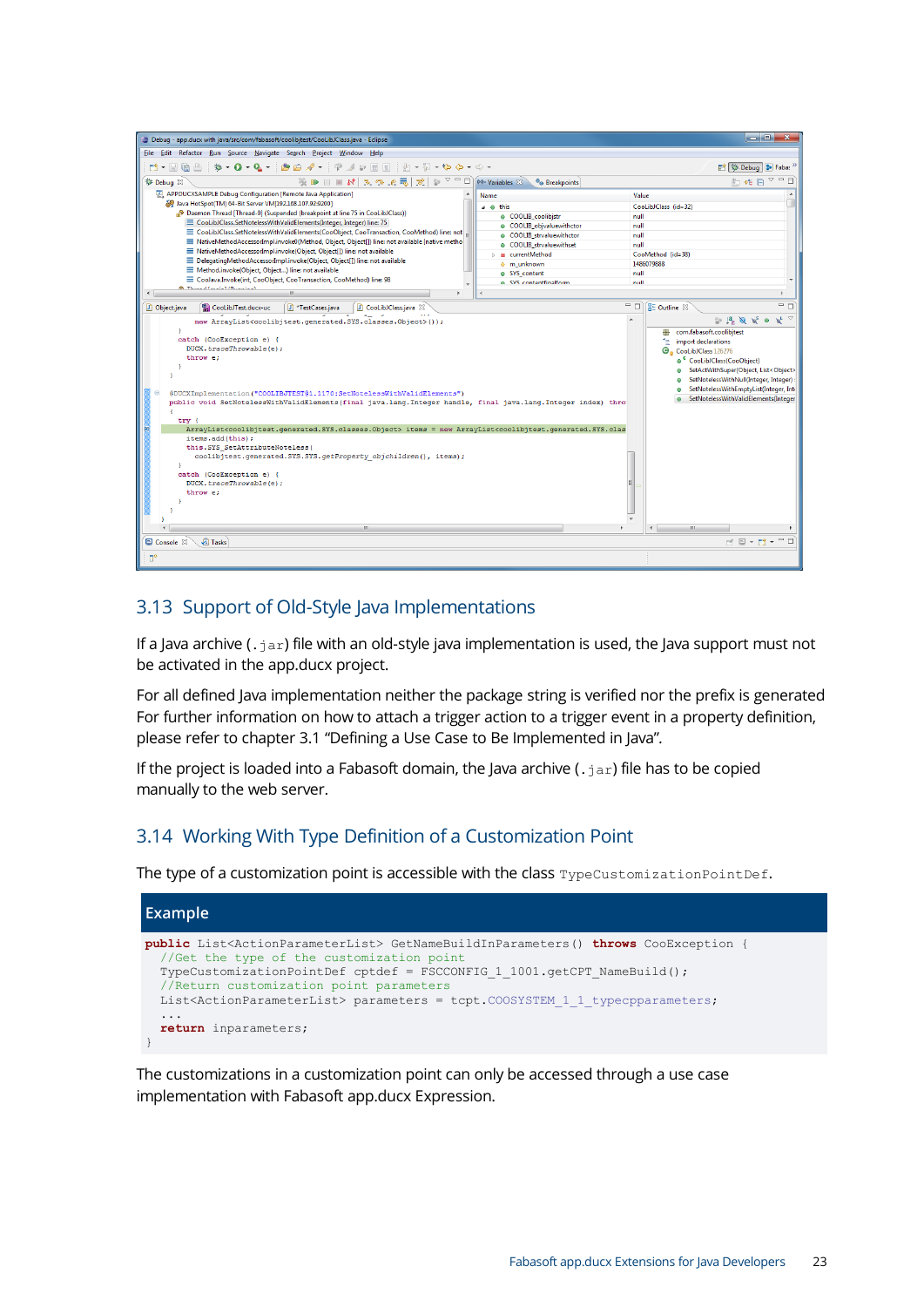#### <span id="page-23-0"></span>4 Comprehensive Java Example

The following example demonstrates the implementation of a use case for importing customer orders from an XML document. The XML document is stored in a structure of compound type COOSYSTEM@1.1:Content that is passed to the use case as an input parameter. An order object is created in Fabasoft Folio for each of the order records found in the XML document. Afterwards, the orders' properties are populated with data from the XML records. Finally, the new order objects are added to the customer's list of orders.

#### **Example**

```
XML File
<?xml version="1.0" encoding="ISO-8859-1"?>
<orders>
   <order>
     <orderid>1000251</orderid>
     <orderdate>22.01.2010</orderdate>
     <orderpositions>
       <orderposition>
         <productid>J82-K32-629</productid>
         <quantity>10</quantity>
       </orderposition>
       <orderposition>
         <productid>A72-G53-882</productid>
         <quantity>2</quantity>
       </orderposition>
     </orderpositions>
   </order>
   <order>
     <orderid>1000252</orderid>
     <orderdate>23.01.2010</orderdate>
     <orderpositions>
       <orderposition>
         <productid>B03-X53-341</productid>
         <quantity>1</quantity>
       </orderposition>
     </orderpositions>
   </order>
</orders>
                                                                 app.ducx Use Case Language
usecase ImportOrders(Content xmlcontent) {
  variant Person
     impl = java:APPDUCXSAMPLE.Person.ImportOrders;
   }
}
                                                                            Java Source Code
package APPDUCXSAMPLE;
import java.io.File;
import java.text.SimpleDateFormat;
import java.util.ArrayList;
import java.util.Date;
import javax.xml.parsers.DocumentBuilder;
import javax.xml.parsers.DocumentBuilderFactory;
import org.w3c.dom.Document;
import org.w3c.dom.Element;
import org.w3c.dom.Node;
import org.w3c.dom.NodeList;
import static APPDUCXSAMPLE.generated.DUCX.coort;
import APPDUCXSAMPLE.generated.DUCX;
import APPDUCXSAMPLE.generated.DUCXImplementation;
import APPDUCXSAMPLE.generated.COOSYSTEM_1_1.structs.Content;
import APPDUCXSAMPLE.generated.APPDUCXSAMPLE 200 300.APPDUCXSAMPLE 200 300;
import APPDUCXSAMPLE.generated.APPDUCXSAMPLE_200_300.classes.Order;
import APPDUCXSAMPLE.generated.APPDUCXSAMPLE_200_300.classes.Product;
import APPDUCXSAMPLE.generated.APPDUCXSAMPLE_200_300.structs.OrderPosition;
```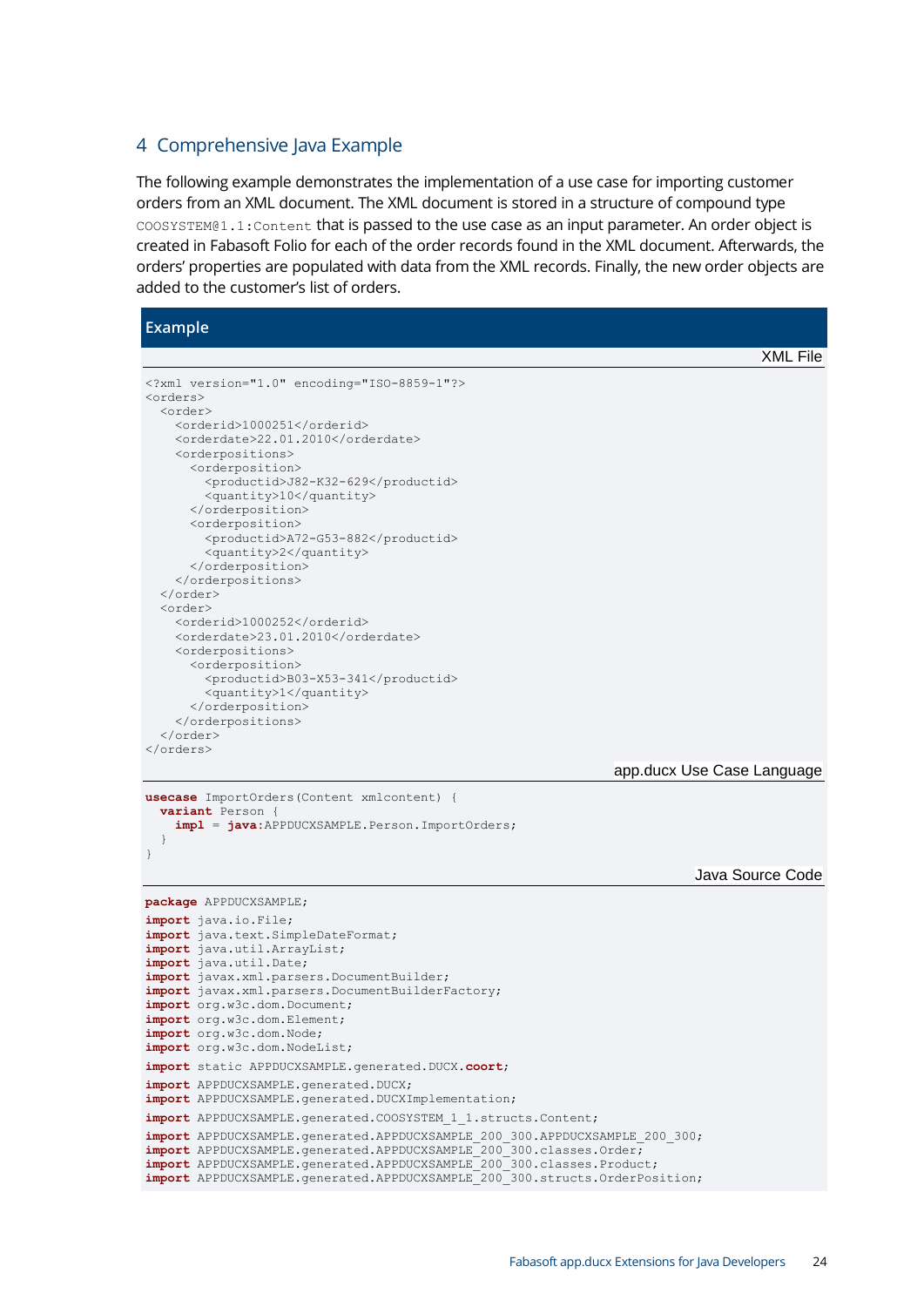```
import CooLib.CooObject;
import CooLib.CooContent;
public class Person extends APPDUCXSAMPLE.generated.FSCFOLIO_1_1001.
   classes.Person {
    public Person(CooObject obj) {
      super(obj);
 }
  private String getXMLValue(Node parentnode, String tagname) {
    Element elmnt = (Element) parentnode;
    NodeList nodelst = elmnt.getElementsByTagName(tagname);
   Element childelmnt = (Element) nodelst.item(0);
    return childelmnt.getChildNodes().item(0).getNodeValue();
   }
  @DUCXImplementation("APPDUCXSAMPLE@200.200:ImportOrders")
  public void ImportOrders(final Content xmlcontent) throws Exception {
     try {
       // Build XML DOM from XML content
      CooContent content = xmlcontent.COOSYSTEM 1 1 contcontent;
     File file = new File(content.GetFile("", \overline{false}));
      DocumentBuilderFactory dbf = DocumentBuilderFactory.newInstance();
       DocumentBuilder db = dbf.newDocumentBuilder();
      Document doc = db.parse(file);
      doc.getDocumentElement().normalize();
      NodeList ordernodelst = doc.getElementsByTagName("order");
      for (int i = 0; i < ordernodelst.getLength(); i++) {
         // Initialize the list of order positions
        ArrayList<OrderPosition> poslst = new ArrayList<OrderPosition>();
       Node ordernode = ordernodelst.item(i);
         if (ordernode.getNodeType() == Node.ELEMENT_NODE) {
           // Retrieve order date from XML
           String orderDatestr = getXMLValue(ordernode, "orderdate");
          SimpleDateFormat dateformat = new SimpleDateFormat("dd.MM.yyyy");
           Date orderdate = dateformat.parse(orderDatestr);
           // Retrieve list of order positions from XML
           Element orderelmnt = (Element) ordernode;
           Element orderpositionselmnt = (Element) orderelmnt.
             getElementsByTagName("orderpositions").item(0);
           NodeList orderpositionnodelst = orderpositionselmnt.
            getElementsByTagName("orderposition");
           // Iterate through order positions (an order may consist of one
           // or more order positions)
          for (int j = 0; j < orderpositionnodelst.getLength(); j++) {
            Node orderposnode = orderpositionnodelst.item(j);
             if (orderposnode.getNodeType() == Node.ELEMENT_NODE) {
               // Retrieve product ID for current order position
               String productid = getXMLValue(orderposnode, "productid");
               // Retrieve quantity
               Long orderquantity = new Long(getXMLValue(orderposnode,
                 "quantity"));
               // Find existing product object matching the product ID
               // in Fabasoft Folio
               CooObject[] orderproducts = coort.SearchObjects(DUCX.
                 cootx, "LIMIT 1 SELECT objname FROM APPDUCXSAMPLE@200.200:
                 Product WHERE .APPDUCXSAMPLE@200.200:productid = \"" +
                 productid + "\"");
               if (orderproducts.length > 0) {
                Product orderproduct = Product.from(orderproducts[0]);
                 if (orderproduct.isValid() && orderquantity != null) {
                   // Create new order position item and add it to the
                  // list of order positions
                  OrderPosition item = OrderPosition.create();
                  item.APPDUCXSAMPLE 200 300 product = orderproduct;
                  item.APPDUCXSAMPLE 200^-300^-quantity = orderquantity;
                   poslst.add(item);
 }
                else {
                   coort.SetError(APPDUCXSAMPLE_200_300.
                  getErrorMessage_InvalidOrder());
 }
 }
               else {
```